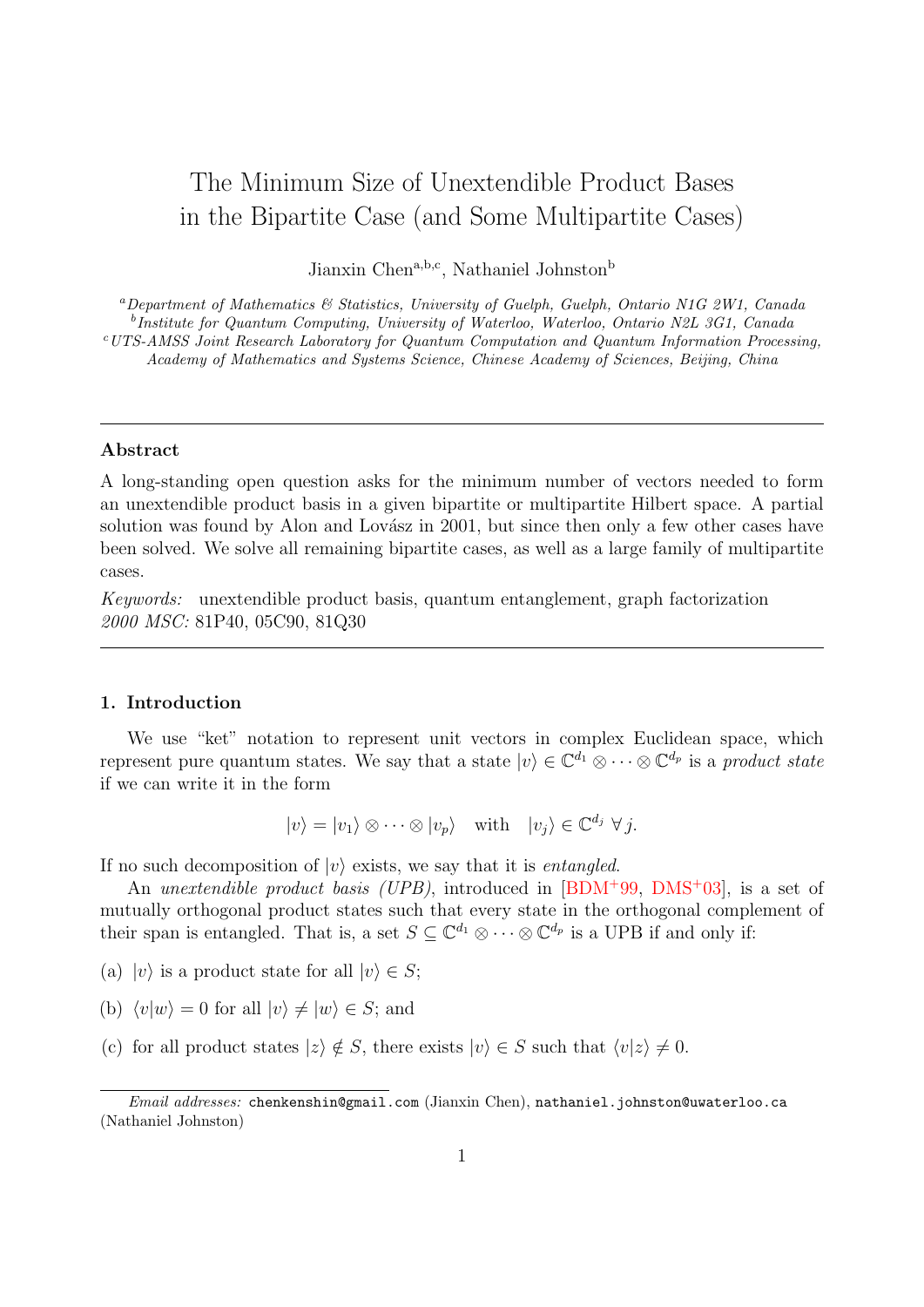Many applications of UPBs have been found, including the construction of bound entangled states [\[BDM](#page-15-0)<sup>+</sup>99, [LSM11,](#page-15-2) [Sko11\]](#page-16-0) and indecomposible positive maps [\[Ter01\]](#page-16-1). Unextendible product bases have also been shown to give rise to Bell inequalities without a quantum violation  $[ASH^+11]$  $[ASH^+11]$  and feature the interesting property of nonlocality without entanglement  $[BDF+99]$  $[BDF+99]$  – that is, they can not be perfectly distinguished by local quantum operations and classical communication, even though they contain no entanglement.

One of the oldest questions concerning UPBs asks for their minimum size – the smallest number of vectors that form a UPB. A trivial lower bound of  $f_N(d_1, \ldots, d_p) := \sum_{j=1}^p (d_j 1) + 1$  was immediately noted in [\[BDM](#page-15-0)<sup>+99]</sup>, and it was also shown that this lower bound holds in many cases. In fact, if we remove the orthogonality condition (b) in the definition of a UPB, then this lower bound is always attained [\[Bha06\]](#page-15-5). However, when condition (b) is present (which is the case we consider), the problem seems to be more difficult. It was shown in [\[AL01\]](#page-15-6) that there are cases when the lower bound  $f_N(d_1, \ldots, d_p)$  is not attained, and furthermore it was determined exactly for which values of  $d_1, \ldots, d_p$  this is the case.

The minimal size of UPBs has only been determined in a handful of cases when the trivial lower bound is not attained. Our main contribution to this problem is a solution for a large family of systems, which includes all bipartite (i.e.,  $p = 2$ ) systems as a special case. We review known partial answers to this question in Section [2](#page-1-0) before presenting our main results. We also briefly introduce our proof technique, which is based on factorizations of the complete graph and tools from algebraic geometry. In Section [3](#page-4-0) we present the full proof of our main result, and in Section [4](#page-9-0) we prove a related result that answers the question for some additional tripartite (i.e.,  $p = 3$ ) systems. As our proofs are largely non-constructive, we discuss how to explicitly construct UPBs of the minimal size in Section [5.](#page-11-0) In order to illustrate these procedures, we provide MATLAB code and several examples in small dimensions. We close in Section [6](#page-14-0) with a brief discussion of related questions that remain open.

#### <span id="page-1-0"></span>2. Minimum Size of Unextendible Product Bases

A long-standing open question asks: given the dimensions  $d_1, d_2, \ldots, d_p$ , what is the minimum possible number of vectors in a UPB  $S \subseteq \mathbb{C}^{d_1} \otimes \cdots \otimes \mathbb{C}^{d_p}$ ? We define  $f_m(d_1, \ldots, d_p)$ to be this minimum value. Here we briefly list all partial answers to this question that are known to us:

- (1) If  $\min(d_1, d_2) = 2$  then  $f_m(d_1, d_2) = d_1 d_2$ .
- (2)  $f_m(d_1,\ldots,d_p)$  equals the trivial lower bound  $f_N(d_1,\ldots,d_p) := \sum_{j=1}^p (d_j-1) + 1$  if and only if (1) doesn't hold and either  $f_N(d_1, \ldots, d_p)$  is even or all  $d_j$ 's are odd (or both).
- (3) If  $p \equiv 2 \pmod{4}$  then  $f_m(2, 2, \ldots, 2) = p + 2$  [\[Fen06\]](#page-15-7).
- (4)  $f_m(4,4) = 8$  [\[Ped02\]](#page-15-8),  $f_m(2,2,3) = 6$ ,  $f_m(2,2,5) = 8$ ,  $f_m(2,2,2,2) = 6$ ,  $f_m(2,2,2,4) = 8$ , and  $f_m(2, 2, 2, 2, 5) = 10$  [\[Fen06\]](#page-15-7).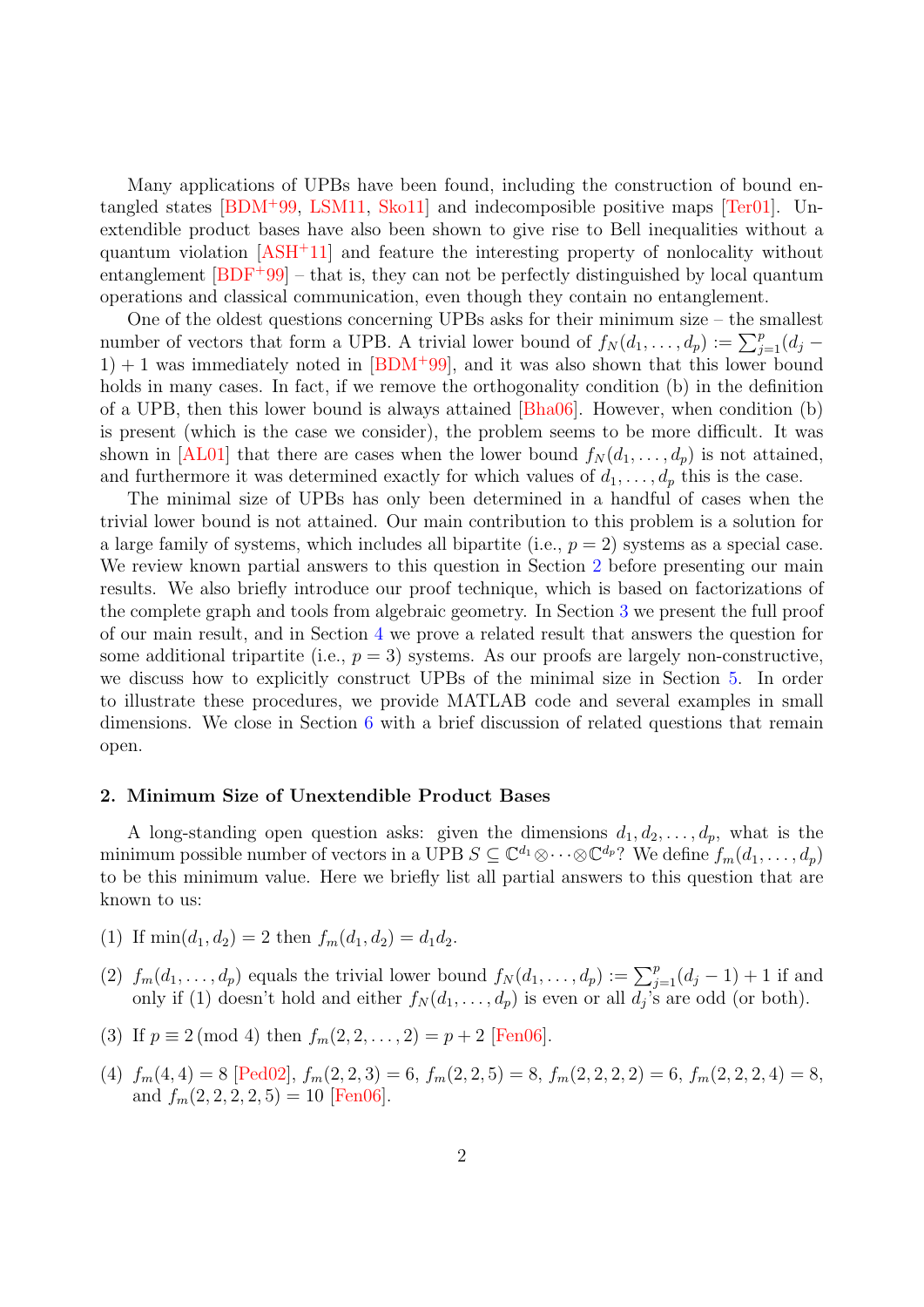Notice in particular that in all known cases except for (1) and (2) above, we have  $f_m(d_1,\ldots,d_p) = f_N(d_1,\ldots,d_p) + 1$ . Our main result shows that this is a fairly general phenomenon, and there is a rather large class of multipartite systems for which  $f_m(d_1, \ldots, d_p)$  $f_N(d_1, \ldots, d_p) + 1.$ 

<span id="page-2-0"></span>**Theorem 1.** Let  $2 \leq d_1 \leq d_2 \leq \ldots \leq d_p$  be integers for which neither (1) nor (2) above hold, and  $d_p - 1 \ge \sum_{j=1}^{p-1} (d_j - 1) \ge 3$ . Then  $f_m(d_1, \ldots, d_p) = f_N(d_1, \ldots, d_p) + 1$ .

This result generalizes the known results  $f_m(4, 4) = f_m(2, 2, 2, 4) = 8$  and  $f_m(2, 2, 2, 2, 5) =$ 10. More importantly, Theorem [1](#page-2-0) solves all remaining bipartite cases. The following corollary follows immediately from Theorem [1](#page-2-0) and the known results (1) and (2).

**Corollary 2.** In the  $p = 2$  case, we have the following characterization:

- (a) If  $\min(d_1, d_2) = 2$  then  $f_m(d_1, d_2) = d_1 d_2$ .
- (b) If  $d_1, d_2 \geq 4$  are even then  $f_m(d_1, d_2) = d_1 + d_2$ .
- (c) If neither (a) nor (b) hold then  $f_m(d_1, d_2) = d_1 + d_2 1$ .

Note that the only way that the condition  $\sum_{j=1}^{p-1}(d_j-1) \geq 3$  $\sum_{j=1}^{p-1}(d_j-1) \geq 3$  $\sum_{j=1}^{p-1}(d_j-1) \geq 3$  of Theorem 1 can fail is if either  $p = 2$  and  $d_1 \leq 3$  (in which case the size of the minimum UPB is given by either condition (1) or (2) above), or if  $p = 3$  and  $d_1 = d_2 = 2$ . Thus, the theorem says nothing about the values of  $f_m(2, 2, 2k + 1)$  for  $k \geq 3$ . The following result solves half of these remaining cases:

<span id="page-2-1"></span>**Theorem 3.** Let k be a positive integer. Then  $f_m(2, 2, 4k + 1) = f_N(2, 2, 4k + 1) + 1$ .

The next two sections are devoted to proving Theorems [1](#page-2-0) and [3.](#page-2-1) Our techniques are very much inspired by the orthogonality graph and graph factorization methods introduced and developed in  $[BDM+99, DMS+03, Fen06]$  $[BDM+99, DMS+03, Fen06]$  $[BDM+99, DMS+03, Fen06]$  $[BDM+99, DMS+03, Fen06]$  $[BDM+99, DMS+03, Fen06]$ .

We illustrate the basic ideas briefly here, before providing the full proofs in the next sections. In all cases, condition (2) above tells us that  $f_m(d_1, \ldots, d_p) \ge f_N(d_1, \ldots, d_p) + 1$ , so it suffices to construct a UPB of size  $f_N(d_1, \ldots, d_p) + 1$ . For now, assume for simplicity that we are trying to construct a UPB  $S := \{ |v_0\rangle, \ldots, |v_5\rangle, |w_0\rangle, \ldots, |w_5\rangle \} \in \mathbb{C}^6 \otimes \mathbb{C}^6$ . For all  $0 \leq j \leq 5$ , we can write  $|v_j\rangle = |v_j^{(1)}\rangle$  $\ket{j} \otimes \ket{v_j^{(2)}}$  $|y_j^{(2)}\rangle$  and  $|w_j\rangle = |w_j^{(1)}\rangle$  $|v_j^{(1)}\rangle\otimes |w_j^{(2)}|$  $\langle i^{(2)}_j \rangle$ , and we know that any two of these product states are orthogonal on at least one of their subsystems (e.g., for all  $i \neq j$  we have either  $\langle v_i^{(1)} \rangle$  $\lbrack i \rbrack v_j^{(1)}$  $\langle v_i^{(1)} \rangle = 0$  or  $\langle v_i^{(2)} \rangle$  $\left\vert _{i}^{(2)}\right\vert v_{j}^{(2)}$  $\langle i^{(2)} \rangle = 0$ , or both).

In order to easily keep track of these orthogonality conditions, we use *orthogonality* graphs. All graphs that we consider will be simple graphs. The orthogonality graph of a set of vectors  $\{|\phi_0\rangle, \ldots, |\phi_{k-1}\rangle\}$  is the graph  $(V, E)$  defined by letting  $V := \{\phi_0, \ldots, \phi_{k-1}\}\$  be a set of k vertices, and  $E := \{(\phi_i, \phi_j) : \langle \phi_i | \phi_j \rangle = 0\}$  be a set of edges so that two vertices are adjacent if and only if the corresponding vectors are orthogonal.

Our goal now is to construct sets of vectors  $S^{(1)} := \{ |v_0^{(1)}| \}$  $\ket{0^{(1)}},\ldots,\ket{v_5^{(1)}}$  $\vert v_{5}^{(1)}\rangle,\vert w_{0}^{(1)}$  $\vert {\stackrel{(1)}{0}} \rangle, \ldots, \vert {\stackrel{(1)}{v_5}}$  $\langle \begin{smallmatrix} 1 & 1 \\ 5 \end{smallmatrix} \rangle \} \in$  $\mathbb{C}^6$  and  $S^{(2)} := \{ |v_0^{(2)} \rangle \}$  $|v_0^{(2)}\rangle, \ldots, |v_5^{(2)}\rangle$  $\vert^{(2)}_5\rangle,\vert w^{(2)}_0$  $\ket{0^{(2)}},\ldots,\ket{w_5^{(2)}}$  $\{20\}\}\in \mathbb{C}^6$  so that their orthogonality graphs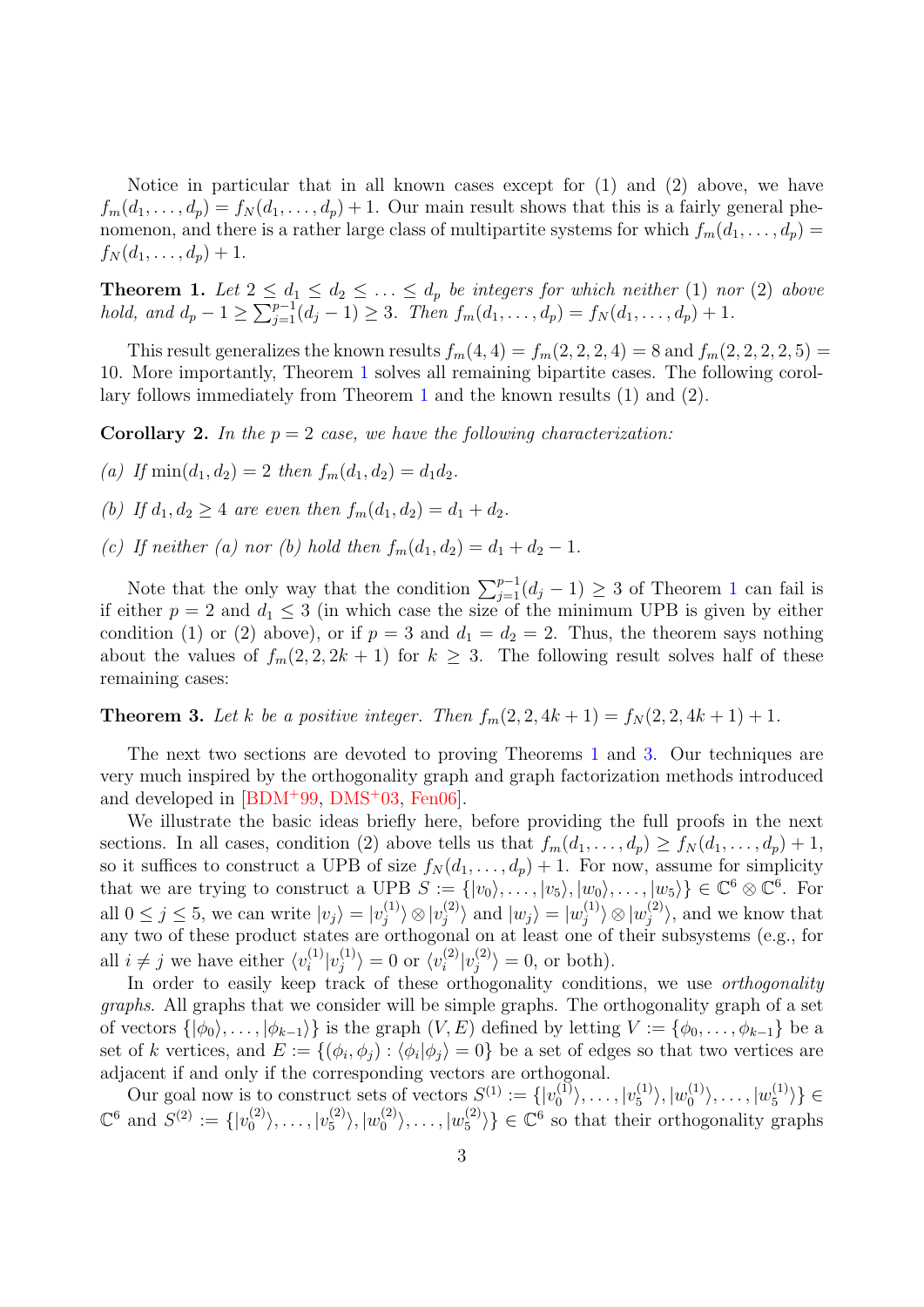$(V, E_1)$  and  $(V, E_2)$  satisfy  $(V, E_1 \cup E_2) = K_{12}$ , the complete graph on 12 vertices, since this ensures that any two distinct elements of S are orthogonal. For convenience, in the future if we have two graphs  $G_1 := (V, E_1)$  and  $G_2 := (V, E_2)$ , then we define  $G_1 \cup G_2 := (V, E_1 \cup E_2)$ .

<span id="page-3-0"></span>We begin by considering the graph  $D_{6,0} := (V, E_1)$ , which is constructed by taking two copies of  $K_6$  and pairwise joining vertices, as in Figure [1.](#page-3-0) We also consider a second graph,  $C_{6,0} := (V, E_2)$ , which we define simply to be the complement of  $D_{6,0}$  (i.e., an edge is in  $E_2$ ) if and only if it is not in  $E_1$ ), as in Figure [2.](#page-3-1)



<span id="page-3-1"></span>**Figure 1:** The graph  $D_{6,0}$  used in the construction of UPBs in which  $d_p - 1 = \sum_{j=1}^{p-1} (d_j - 1) = 5$ .



**Figure 2:** The graph  $C_{6,0}$ , which is the complement of  $D_{6,0}$ .

We now must show that we can construct two sets of 12 vectors in  $\mathbb{C}^6$  that have orthogonality graphs  $D_{6,0}$  and  $C_{6,0}$ . For  $C_{6,0}$ , this certainly seems like it should be possible, since each vector lives in  $\mathbb{C}^6$  and is orthogonal to exactly 5 other vectors – we use tools from algebraic geometry to make this intuition rigorous.

For  $D_{6,0}$ , the idea is to define  $|v_j^{(2)}|$  $\langle i_j^{(2)} \rangle := |j\rangle$  to be computational basis states for all  $0 \leq j < 6$ . Then if we want the orthogonality graph of  $S^{(2)}$  to equal  $D_{6,0}$ , we need to find states  $\{|w_i^{(2)}\>$  $\langle i^{(2)}\rangle$ } that form an orthonormal basis of  $\mathbb{C}^6$  and satisfy  $\langle w_j^{(2)} \rangle$  $|j^{(2)}|j\rangle = 0$  for all j. In other words, we need to find a unitary matrix that has zeroes on its diagonal. We again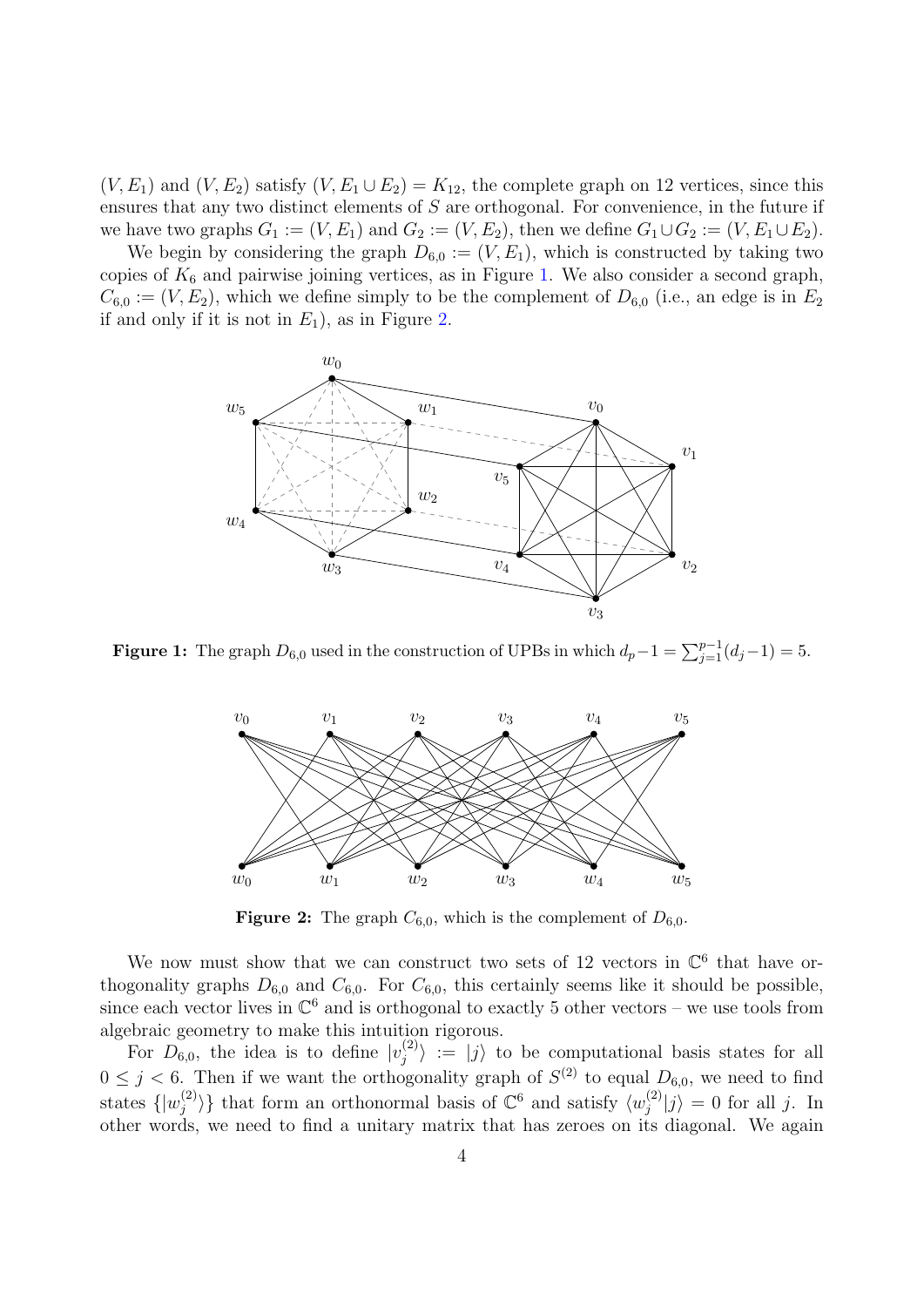use methods from algebraic geometry to prove that many such unitary matrices exist, and furthermore that generic sets of vectors with these orthogonality graphs lead to product bases that are indeed unextendible. The ideas presented above generalize without much difficulty to all cases considered by Theorem [1.](#page-2-0)

## <span id="page-4-0"></span>3. Proof of Theorem [1](#page-2-0)

We now present the main body of the proof of Theorem [1.](#page-2-0) We make use of the two technical lemmas [4](#page-5-0) and [5](#page-8-0) throughout the proof, whose statements and proofs we leave to the end of the section.

Define the quantity  $b := ((d_p - 1) - \sum_{j=1}^{p-1} (d_j - 1))/2 \geq 0$ , which we can assume is an integer since condition ([2](#page-1-0)) of Section 2 solves the case when it is a half-integer. Define  $D_{d_n,b}$  to be the graph on  $2(d_p-b) = f_N(d_1, \ldots, d_p)+1$  vertices  $V := \{v_0, \ldots, v_{d_p-b-1}, w_0, \ldots, w_{d_p-b-1}\}$ such that  $v_i$  is adjacent to  $v_j$  and  $w_i$  is adjacent to  $w_j$  for all  $i \neq j$ , and  $v_i$  is adjacent to  $w_j$ if and only if  $j - i \equiv s \pmod{(d_p - b)}$  for some  $0 \le s \le b$ . In the  $d_p = 6, b = 0$  case, this graph is depicted in Figure [1.](#page-3-0) The graph  $D_{7,1}$  looks the same, except it has 6 additional edges:  $(v_0, w_1), (v_1, w_2), \ldots, (v_5, w_0).$ 

Our first goal is to construct a set of  $2(d_p - b)$  vectors

$$
S^{(p)} := \left\{ |v_0^{(p)}\rangle, \ldots, |v_{d_p-b-1}^{(p)}\rangle, |w_0^{(p)}\rangle, \ldots, |w_{d_p-b-1}^{(p)}\rangle \right\} \in \mathbb{C}^{d_p}
$$

such that the orthogonality graph of  $S^{(p)}$  is  $D_{d_p,b}$ . To this end, let  $|v_j^{(p)}|$  $\langle j^{(p)}_j \rangle := |j\rangle$  be standard basis states for all  $0 \leq j \leq d_p - b$ . We then need to find states  $\{ |w_j^{(p)}| \leq \cdots \leq |w_j^{(p)}| \}$  $\{p \atop j\}$  $\{d_p-b-1 \atop j=0}$  that form an orthonormal set and have the additional property that  $\langle (j + \ell) \pmod{d}|w_j^{(p)}\rangle$  $\langle j^{(p)}_j \rangle = 0$  for all  $0 \leq \ell \leq b$ . We choose these states to be the (normalized) columns of a matrix U described by Lemma [4,](#page-5-0) which is proved at the end of this section. Importantly, note that any  $d_p + 1$ distinct elements of  $S^{(p)}$  span all of  $\mathbb{C}^{d_p}$ . To see this, suppose we choose  $r+1 \mid w_j^{(p)}$  $\langle j^{(p)} \rangle$ 's and  $d_p-r\mid v_j^{(p)}$  $\binom{p}{j}$ 's from  $S^{(p)}$  (for some  $b \leq r < d_p - b$ ). It then suffices to show that every  $r \times (r+1)$ submatrix of U has full rank r. When  $b+2 \le r \le d_p - b - 2$ , this claim follows immediately from condition *(iii)* of Lemma [4.](#page-5-0) Similarly, condition *(iii)* says that every  $(b+2) \times (b+2)$ submatrix of U has full rank, so every  $(b+1)\times(b+2)$  submatrix of U must have rank  $b+1$ , which proves the  $r = b + 1$  case. The  $r = d_p - b - 1$  case is similar. The last remaining case is  $r = b$ , in which case it is not true that every  $r \times (r + 1)$  submatrix of U has full rank r. Nonetheless, because all  $d_p - b$   $|v_j^{(p)}|$  $\langle \psi_j^{(p)} \rangle$ 's have been chosen, it suffices to just show that every  $b \times b$  submatrix contained entirely within the bottom b rows of U is nonsingular, which is guaranteed by (iv) of Lemma [4.](#page-5-0) This completes the proof that any  $d_p + 1$  distinct elements of  $S^{(p)}$  span all of  $\mathbb{C}^{d_p}$ .

Now we consider the complement of the graph  $D_{d_p,b}$ , which we denote  $C_{d_p,b}$ . This is a graph on the same set of  $2(d_p-b)$  vertices V, but  $(v_i, v_j)$  and  $(w_i, w_j)$  are never edges in  $C_{d_p,b}$ , and  $(v_i, w_j)$  is an edge in  $C_{d_p,b}$  if and only if  $j - i \equiv \ell \pmod{(d_p - b)}$  for some  $b < \ell < d_p - b$ . For example, in the  $d_p = 6, b = 0$  case, this graph is depicted in Figure [2.](#page-3-1) The graph  $C_{7,1}$ looks the same, but without the edges  $(v_0, w_1), (v_1, w_2), \ldots, (v_5, w_0)$ .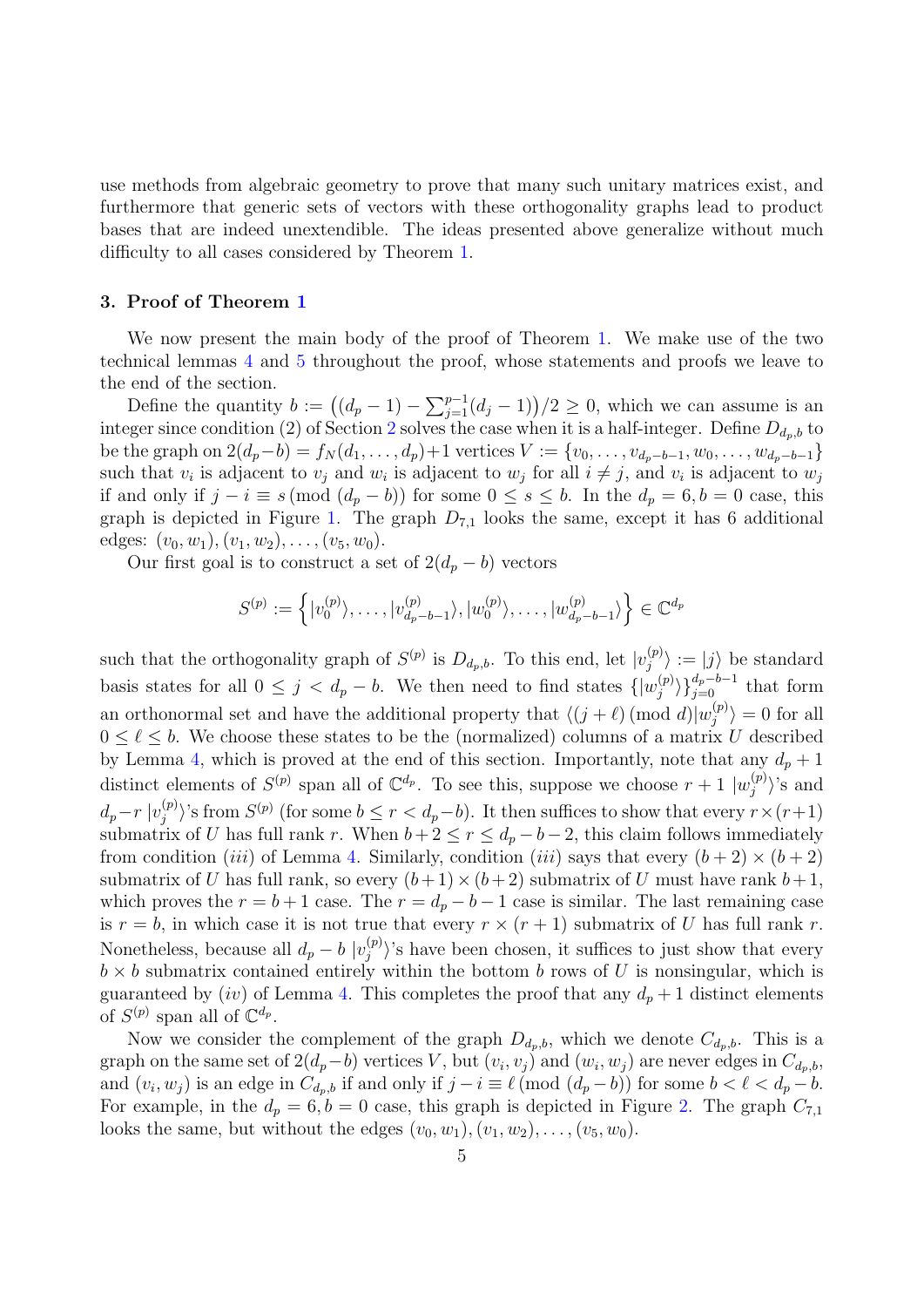We now split  $C_{d_p,b}$  into  $p-1$  spanning subgraphs – one for each of the first  $p-1$  systems. Let  $C_{d_p,b,r,s}$   $(r, s \ge 1 \text{ and } s + r \le d_p - b)$  be the subgraph of  $C_{d_p,b}$  that contains the edge  $(v_i, w_j)$  if and only if  $j - i \equiv \ell \pmod{(d_p - b)}$  for some  $s \leq \ell < s + r$ . For example, the graphs  $C_{6,0,2,1}$  and  $C_{6,0,3,3}$  are depicted in Figure [3.](#page-5-1) To help keep in mind which indices represent what, we can think of r as the regularity of the graph (i.e.,  $C_{d_p,b,r,s}$  is r-regular – every vertex has degree r), and s as a shift (since, for example, the smallest index j such that  $(v_0, w_j)$  is an edge in  $C_{d_p,b,r,s}$  is  $j = s$ ). It is straightforward to see that we have  $C_{d_p,b,r_1,s_1} \cup \cdots \cup C_{d_p,b,r_k,s_k} = C_{d_p,b}$  whenever  $\sum_{j=1}^k r_j = d_p - 2b - 1$  and  $s_1 = 1, s_j = s_{j-1} + r_{j-1}$ for  $1 < j \le k$ . We choose  $k = p - 1$  and  $r_j = d_j - 1$  for all  $1 \le j \le p - 1$ .

<span id="page-5-1"></span>

**Figure 3:** The graph  $C_{6,0}$ , decomposed into the union of  $C_{6,0,2,1}$  and  $C_{6,0,3,3}$ .

Our goal now, for each  $1 \leq j \leq p$ , is to find a set of  $2(d_p - b)$  vectors  $S^{(j)}$  whose orthogonality graph is  $C_{d_p,b,d_j-1,s_j}$ . We choose  $S^{(j)}$  to be the (normalized) columns of the matrix V described by Lemma [5](#page-8-0) (with  $q = d_p - b$ ,  $r = d_j - 1$ , and  $s = s_j$ ). Not only do these vectors have the desired orthogonality graph, but property (ii) of the lemma ensures that any  $d_j$  distinct elements of  $S^{(j)}$   $(1 \leq j < p)$  span all of  $\mathbb{C}^{d_j}$ .

Since we have  $C_{d_p,b,d_1-1,s_1} \cup \cdots \cup C_{d_p,b,d_{p-1}-1,s_{p-1}} \cup D_{d_p,b} = C_{d_p,b} \cup D_{d_p,b} = K_{2(d_p-b)},$  the complete graph on  $2(d_p - b)$  vertices, it follows that the set of product states

$$
S := \left\{ \bigotimes_{i=1}^p |v_0^{(i)}\rangle, \dots, \bigotimes_{i=1}^p |v_{d_p-b-1}^{(i)}\rangle, \bigotimes_{i=1}^p |w_0^{(i)}\rangle, \dots, \bigotimes_{i=1}^p |w_{d_p-b-1}^{(i)}\rangle \right\}
$$

are mutually orthonormal. To see that this set is unextendible, recall that any  $d_p + 1$  of the vectors in  $S^{(p)}$  span all of  $\mathbb{C}^{d_p}$  and any  $d_j$  of the vectors in  $S^{(j)}$  span all of  $\mathbb{C}^{d_j}$  for  $1 \leq j < p$ . Thus, any product state not in S can be orthogonal to at most  $d_p$  elements of S on the p-th subsystem and at most  $d_j - 1$  elements of S on the j-th subsystem for  $1 \leq j < p$ , and thus it can be orthogonal to a total of at most  $\sum_{j=1}^{p-1} (d_j - 1) + d_p = f_N(d_1, \ldots, d_p)$  elements of S. However, there are  $f_N(d_1, \ldots, d_p) + 1$  vectors in S, so no product state is orthogonal to them all, which completes the proof.

We now present and prove the two technical lemmas that we made use of earlier in this section.

<span id="page-5-0"></span>**Lemma 4.** For all integers  $b \geq 0$  and  $d \geq 4 + 2b$ , there exists a matrix  $U \in M_{d,d-b}$  such that the following four conditions hold:

 $(i)$  the columns of U form an orthonormal set;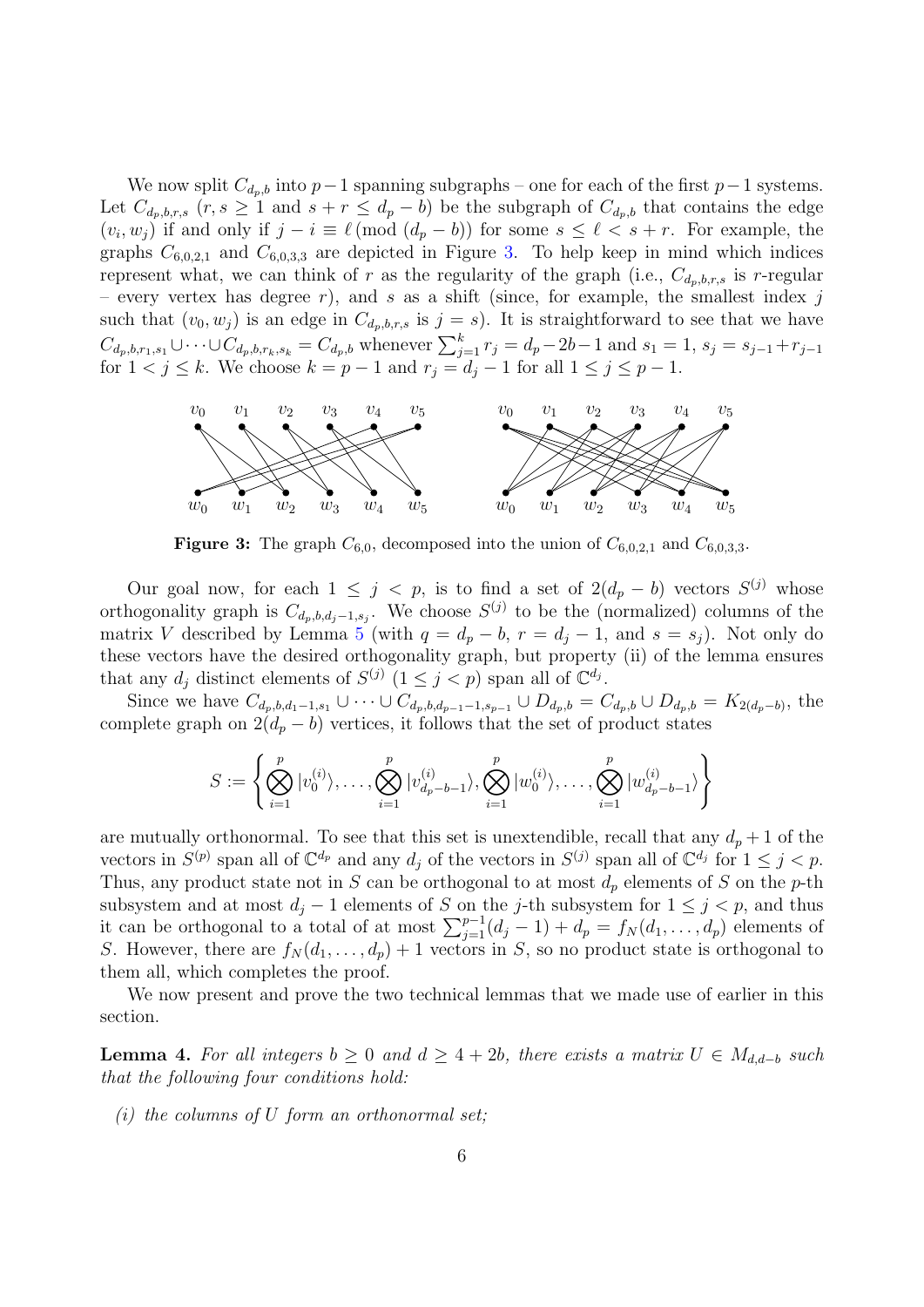- (ii)  $\langle (i + \ell) (mod (d b)) | U | i \rangle = 0$  for all  $0 \le i \le d b$  and  $0 \le \ell \le b$ ;
- (iii) all r×r submatrices of U are nonsingular whenever  $r \in \{b+2, b+3, \ldots, d-b\} \setminus \{d-b-1\}$ ; and
- (iv) all  $b \times b$  submatrices of U that are contained entirely within the bottom b rows of U are nonsingular.

*Proof.* For any  $U \in M_{d,d-b}$ , we write

$$
U = \begin{pmatrix} x_{1,1} + iy_{1,1} & x_{1,2} + iy_{1,2} & \cdots & x_{1,d-b} + iy_{1,d-b} \\ x_{2,1} + iy_{2,1} & x_{2,2} + iy_{2,2} & \cdots & x_{2,d-b} + iy_{2,d-b} \\ \vdots & \vdots & \ddots & \vdots \\ x_{d,1} + iy_{d,1} & x_{d,2} + iy_{d,2} & \cdots & x_{d,d-b} + iy_{d,d-b} \end{pmatrix}
$$

where  $x_{p,q}, y_{p,q} \in \mathbb{R}$  for all  $1 \leq p \leq d, 1 \leq q \leq d-b$ .

Then conditions  $(i)$  and  $(ii)$  can be rewritten as follows:

$$
(i') \ x_{(j+\ell)(\text{mod } (d-b)),j} = y_{(j+\ell)(\text{mod } (d-b)),j} = 0 \text{ for all } 1 \le j \le d-b \text{ and } 0 \le \ell \le b,
$$
  

$$
(ii') \ \sum_{k=1}^d (x_{kp} - iy_{kp})(x_{kq} + iy_{kq}) = 0 \ \forall 1 \le p < q \le d-b,
$$

We are mainly interested in the real variety  $Z \subseteq \mathbb{R}^{2d(d-b)}$  characterized by conditions (i') and (ii'). We also look into the real variety  $Z_{i_1i_2...i_r,j_1j_2...j_r} \subseteq \mathbb{R}^{2d(d-b)}$  characterized by polynomials of  $x_{p,q}$ 's and  $y_{p,q}$ 's arising from the constraint  $\det(U_{i_1i_2...i_r,j_1j_2...j_r}) = 0$ , where  $U_{i_1i_2\cdots i_r,j_1j_2\cdots j_r}$  is the  $r \times r$  submatrix of U formed by rows  $i_1, i_2, \ldots, i_r$  and columns  $j_1, j_2, \ldots, j_r.$ 

Our aim is to show that

$$
Z \setminus \Big( \big( \bigcup_{\substack{r \in \{b+2,b+3,\ldots,d-b\} \setminus \{d-b-1\} \\ 1 \leq i_1 < \cdots < i_r \leq d \\ 1 \leq j_1 < \cdots < j_r \leq d-b}} Z_{i_1 i_2 \ldots i_r, j_1 j_2 \ldots j_r} \big) \cup \big( \bigcup_{\substack{d-b+1 \leq i_1 < \cdots < i_b \leq d \\ 1 \leq j_1 < \cdots < j_b \leq d-b}} Z_{i_1 i_2 \ldots i_b, j_1 j_2 \ldots j_b} \big) \Big) \neq \emptyset.
$$

Note that if  $Z_{i_1i_2...i_r,j_1j_2...j_r} \cap Z$  is a proper subset of Z, then  $Z_{i_1i_2...i_r,j_1j_2...j_r} \cap Z$  has zero measure in Z. In order to show that  $Z_{i_1i_2...i_r,j_1j_2...j_r} \cap Z$  is a proper subset of Z, we first need some simple definitions. A *permutation matrix* is a square binary matrix that has exactly one entry 1 in each row and each column and 0's elsewhere. Similarly, a column-permutation matrix is a (not necessarily square) binary matrix that has exactly one entry 1 in each column, at most one entry 1 in each row, and 0's elsewhere. Clearly, every permutation matrix  $W \in M_{d,d}$  has full rank d and every column-permutation matrix  $W \in M_{d,d-b}$  has rank  $d - b$ .

Let  $W \in M_{d,d-b}$  be the matrix with a 1 in the  $((j+b+1)(\text{mod } (d-b)), j)$ -entry for all  $1 \leq j \leq d - b$ , and 0's elsewhere. The top  $(d - b) \times (d - b)$  submatrix of W is a permutation matrix, so it is nonsingular. Therefore the corresponding point in  $\mathbb{R}^{2d(d-b)}$  that represents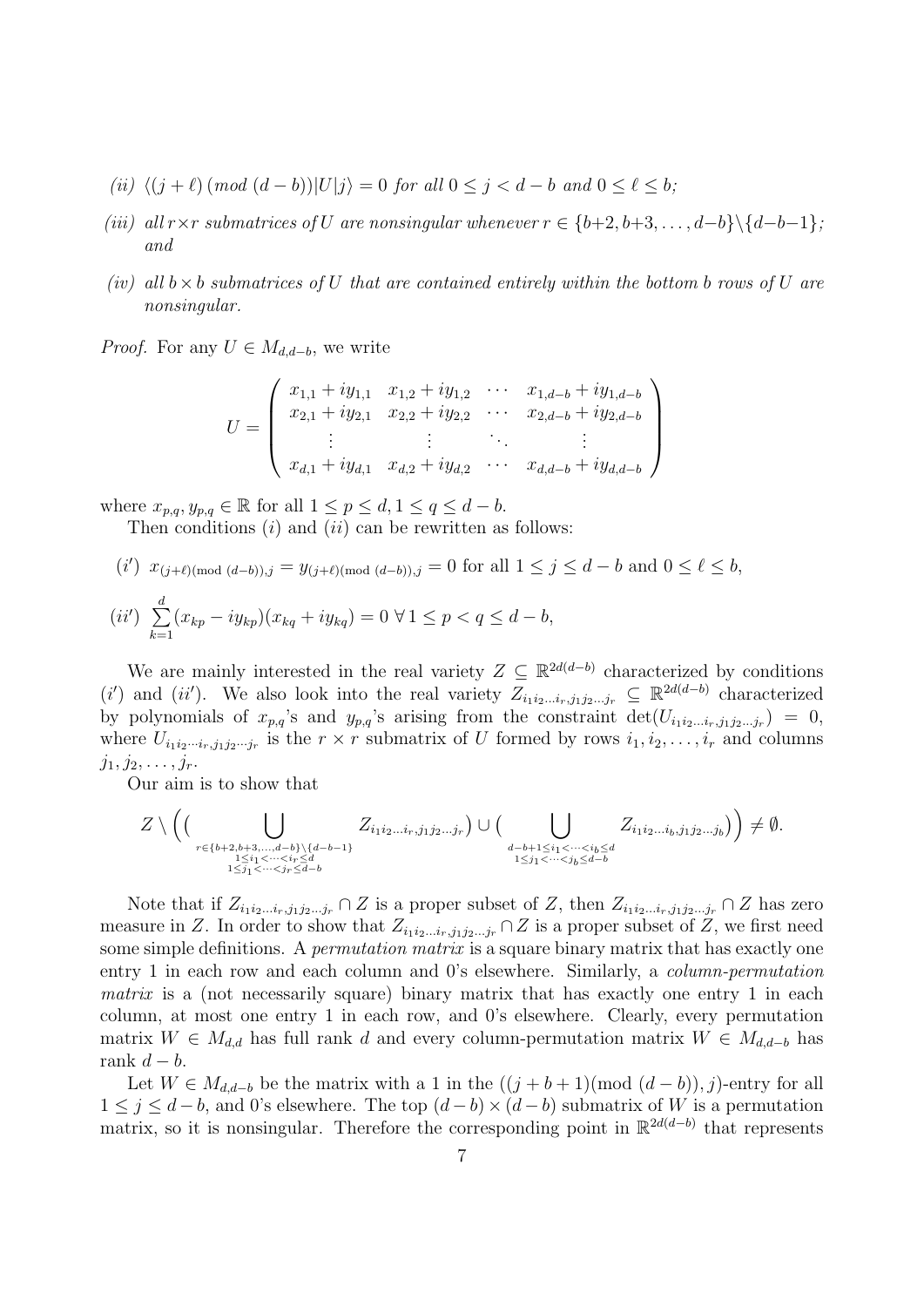W lies in  $Z \setminus Z_{12...(d-b),12...(d-b)}$ , which implies that  $Z_{12...(d-b),12...(d-b)} \cap Z$  is a proper subset of Z. Hence  $Z_{12...(d-b),12...(d-b)} \cap Z$  has measure zero in Z.

Similarly, for any  $1 \leq i_1 < \cdots < i_{d-b} \leq d$ , we can always move some appropriately chosen nonzero rows of the above W to its lower  $b \times (d - b)$  submatrix such that the corresponding point in  $\mathbb{R}^{2d(d-b)}$  lies in some  $Z\setminus Z_{i_1i_2...i_{(d-b)},12...(d-b)}$ . Hence,  $Z\cap Z_{i_1i_2...i_{(d-b)},12...(d-b)}$  has measure zero in Z.

Next, for any fixed  $1 \leq i_1 < \cdots < i_r \leq d$  and  $1 \leq j_1 < \cdots < j_r \leq d - b$ , where  $b+2 \leq r \leq d-b-2$ , if there is some column-permutation matrix  $W \in M_{d,d-b}$  satisfying condition (ii) such that  $W_{i_1i_2...i_r,j_1j_2...j_r}$  is a permutation matrix, then the point in  $\mathbb{R}^{2d(d-b)}$ that represents W lies in  $Z \setminus (Z_{12...(d-b),12...(d-b)} \cup Z_{i_1i_2...i_r,j_1j_2...j_r}$ . It follows that if such a matrix W exists then  $Z \cap (Z_{12...(d-b),12...(d-b)} \cup Z_{i_1i_2...i_r,j_1j_2...j_r})$  also has measure zero in Z.

We can construct  $W \in M_{d,d-b}$  to satisfy these requirements as follows. We choose the submatrix formed by rows  $i_1, i_2, \ldots, i_r$  and columns  $j_1, j_2, \ldots, j_r$  to be a permutation submatrix and the submatrix formed by rows  $\{1, 2, \ldots, d\} \setminus \{i_1, i_2, \ldots, i_r\}$  and columns  $\{1, 2, \ldots, d - b\} \setminus \{j_1, j_2, \ldots, j_r\}$  to be a column-permutation submatrix. All other entries are chosen to be zero.

To see that the above two submatrices of  $W$  can be chosen as desired, note that condition (ii) forces  $(b+1)(d-b)$  entries of  $W \in M_{d,d-b}$  to be zero. For any given  $r \times r$  submatrix  $W_{i_1i_2...i_r,j_1j_2...j_r}$  formed by rows  $i_1,i_2,...,i_r$  and columns  $j_1,j_2,...,j_r$ , where  $b+2 \leq r \leq$  $d - b - 2$ , there are at most  $(b + 1)$  preset zero entries in each column j<sub>t</sub>  $(1 \leq t \leq r)$ . So we can first fix a nonpreset entry  $(i_1, j_1)$  to be 1 and then seek an  $(r - 1) \times (r - 1)$ permutation submatrix  $W_{i_2...i_r,j_2...j_r}$ . This observation implies that we only need to prove the existence of  $(b+2) \times (b+2)$  permutation submatrix formed by any  $(b+2)$  rows and  $(b+2)$  columns that satisfy condition *(ii)*. We also require the existence of  $(b+2) \times 2$ column-permutation submatrix formed by any  $(b + 2)$  rows and any 2 columns that satisfy condition  $(ii)$ , but this claim is obvious. Hence, the only thing left is to prove is that, given fixed  $1 \leq i_1 < \cdots < i_{b+2} \leq d$  and  $1 \leq j_1 < \cdots < j_{b+2} \leq d-b$ , there exists  $W \in M_{d,d-b}$ satisfying condition (ii) such that  $W_{i_1i_2...i_{b+2},j_1j_2...j_{b+2}}$  is a permutation matrix.

To see that such a matrix W exists, note that there is no  $x \times y$  submatrix of W with  $x + y = b + 3$  that is forced entirely to equal zero by condition *(ii)*. Thus the same is true of all  $(b+2) \times (b+2)$  submatrices of W. Thus there is no  $(b+2) \times (b+2)$  submatrix of W that satisfies condition (ii) of [\[HS93,](#page-15-9) Theorem 3.1] with  $m = n = b + 2$ ,  $r = b + 1$ . By then using condition *(iii)* of  $[HS93,$  Theorem 3.1 and Lemma 3.7 of the same paper, we see that every  $(b+2) \times (b+2)$  submatrix of W can be made nonsingular by a suitable choice of the entries that are unaffected by condition  $(ii)$ . If we write the determinant as the sum of products of entries of the  $(b+2) \times (b+2)$  submatrix, then at least one of the terms in the sum can be made nonzero – the permutation matrix we want is the one that corresponds to this term in the sum.

We have shown that  $Z \cap Z_{i_1i_2...i_r,j_1j_2...j_r}$  has measure zero in Z for any  $r \in \{b+2,b+1\}$ 3, . . . ,  $d - b$   $\} \setminus \{d - b - 1\}$ ,  $1 \leq i_1 < \cdots < i_r \leq d$  and  $1 \leq j_1 < \cdots < j_r \leq d - b$ .

For any  $d - b + 1 \leq i_1 < \cdots < i_b \leq d$  and  $1 \leq j_1 < \cdots < j_b \leq d - b$ , we choose suitable  $W \in M_{d,d-b}$  such that its  $b \times b$  submatrix formed by rows  $i_1, i_2, \ldots, i_b$  and columns  $j_1, j_2, \ldots, j_b$ is a permutation matrix and all other entries are fixed to be zero. Its corresponding point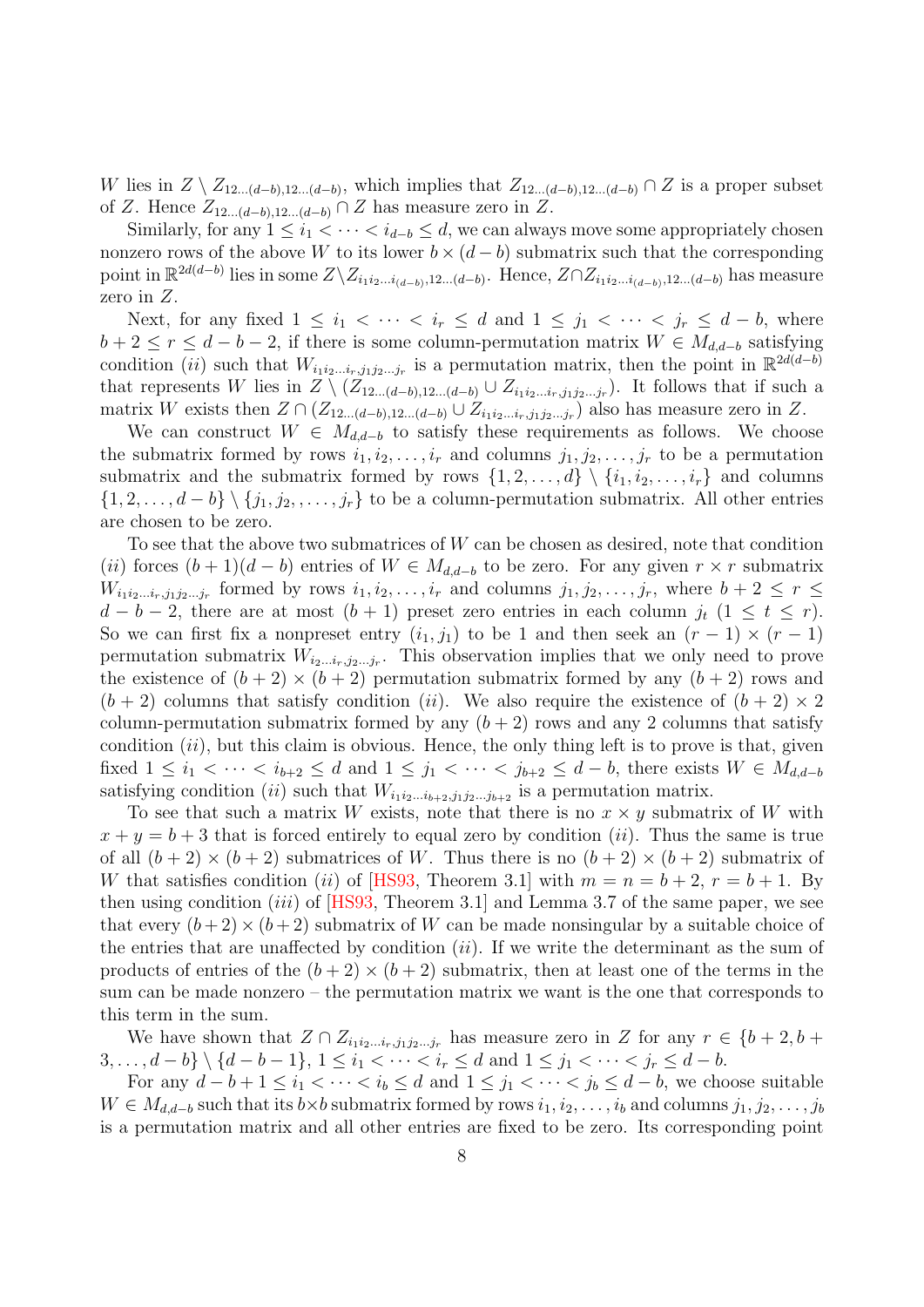in  $\mathbb{R}^{2d(d-b)}$  lies in  $Z \setminus Z_{i_1i_2...i_b,j_1j_2...j_b}$ . Hence,  $Z \cap Z_{i_1i_2...i_b,j_1j_2...j_b}$  has measure zero in  $Z$ . This implies that

$$
Z \bigcap \Big( \big( \bigcup_{\substack{r \in \{b+2,b+3,\ldots,d-b\} \setminus \{d-b-1\} \\ 1 \leq i_1 < \cdots < i_r \leq d \\ 1 \leq j_1 < \cdots < j_r \leq d-b}} Z_{i_1 i_2 \ldots i_r, j_1 j_2 \ldots j_r} \big) \cup \big( \bigcup_{\substack{d-b+1 \leq i_1 < \cdots < i_b \leq d \\ 1 \leq j_1 < \cdots < j_b \leq d-b}} Z_{i_1 i_2 \ldots i_b, j_1 j_2 \ldots j_b} \big) \Big)
$$

also has measure zero in Z since the union of a finite number of measure zero subsets is again a measure zero subset. In particular, it follows that

$$
Z \setminus \Big( \big( \bigcup_{\substack{r \in \{b+2,b+3,\ldots,d-b\} \setminus \{d-b-1\} \\ 1 \leq i_1 < \cdots < i_r \leq d \\ 1 \leq j_1 < \cdots < j_r \leq d-b}} Z_{i_1 i_2 \ldots i_r, j_1 j_2 \ldots j_r} \big) \cup \big( \bigcup_{\substack{d-b+1 \leq i_1 < \cdots < i_b \leq d \\ 1 \leq j_1 < \cdots < j_b \leq d-b}} Z_{i_1 i_2 \ldots i_b, j_1 j_2 \ldots j_b} \big) \Big) \neq \emptyset.
$$

This implies the existence of matrix  $U \in M_{d,d-b}$  with properties  $(i)$ ,  $(ii)$ ,  $(iii)$  and  $(iv)$ . Indeed, a generic matrix  $U \in M_{d,d-b}$  satisfying (i) and (ii) will also satisfy conditions (iii) and  $(iv)$ .  $\Box$ 

<span id="page-8-0"></span>**Lemma 5.** Let q, r, s be positive integers satisfying  $q \geq r + s$ . Then there exists a matrix  $V \in M_{r+1,2q}$  such that:

- (i) for all  $0 \leq j < q$  and  $s \leq \ell < s + r$ ,  $V|j\rangle$  is orthogonal to  $V|(j + \ell)(mod q) + q\rangle$ ; and
- (ii) every  $(r + 1) \times (r + 1)$  submatrix of V is nonsingular.

*Proof.* For any  $V \in M_{r+1,2q}$ , we write

$$
V = \begin{pmatrix} x_{1,1} + iy_{1,1} & x_{1,2} + iy_{1,2} & \cdots & x_{1,2q} + iy_{1,2q} \\ x_{2,1} + iy_{2,1} & x_{2,2} + iy_{2,2} & \cdots & x_{2,2q} + iy_{2,2q} \\ \vdots & \vdots & \ddots & \vdots \\ x_{r+1,1} + iy_{r+1,1} & x_{r+1,2} + iy_{r+1,2} & \cdots & x_{r+1,2q} + iy_{r+1,2q} \end{pmatrix}
$$

where  $x_{i,j}, y_{i,j} \in \mathbb{R}$  for all  $1 \leq i \leq r+1, 1 \leq j \leq 2q$ .

Condition  $(i)$  implies that

$$
\langle j|V^{\dagger}V|(j+\ell)(\text{mod }q)+q\rangle = 0\tag{1}
$$

for all  $0 \leq j < q$  and  $s \leq \ell < s + r$ . Equivalently,

$$
\sum_{k=1}^{r+1} (x_{k,j+1} - iy_{k,j+1})(x_{k,(j+\ell) \pmod{q}+q+1} + iy_{k,(j+\ell) \pmod{q}+q+1}) = 0
$$
 (2)

for all  $0 \leq j \leq q$  and  $s \leq \ell \leq s + r$ .

So every matrix  $V \in M_{r+1,2q}$  satisfying condition (*i*) corresponds to a solution of the above polynomial system. Let  $Z \subseteq \mathbb{R}^{4(r+1)q}$  be the real variety that is characterized by this polynomial system. We also look into the real variety  $Z_{j_1j_2\cdots j_{r+1}} \subseteq \mathbb{R}^{4(r+1)q}$  characterized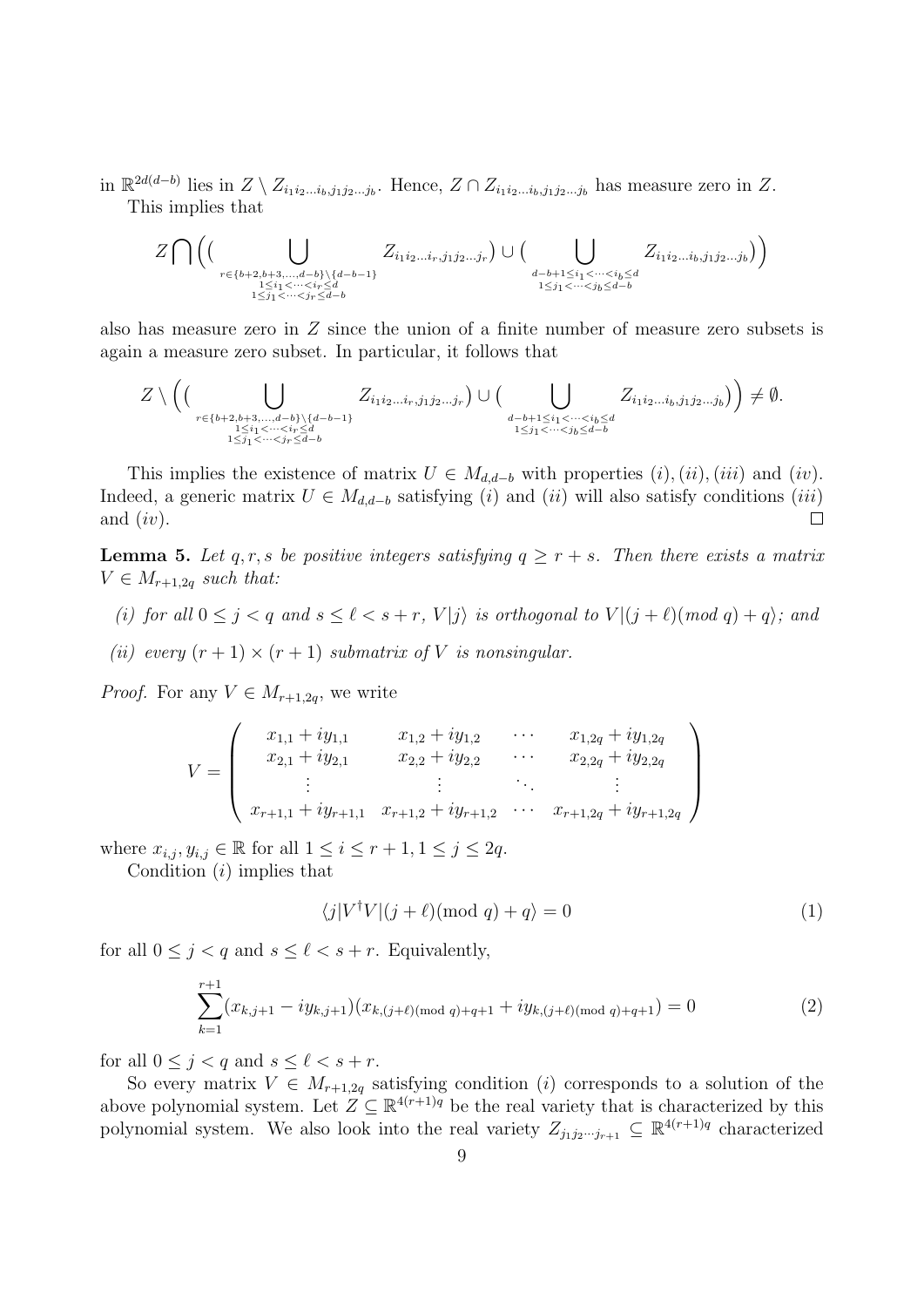by polynomials of the  $x_{i,j}$ 's and  $y_{i,j}$ 's arising from the condition det $(V_{j_1j_2\ldots j_{r+1}}) = 0$ , where  $V_{j_1j_2...j_{r+1}}$  is the  $(r+1)\times(r+1)$  matrix formed by columns  $j_1, j_2, \ldots, j_{r+1}$  of V.

To show that

$$
Z \setminus \Big( \bigcup_{1 \leq j_1 < \cdots < j_{r+1} \leq 2q} Z_{j_1 j_2 \ldots j_{r+1}} \Big) \neq \emptyset,
$$

it suffices to prove that  $Z \cap Z_{j_1j_2...j_{r+1}}$  is a proper subset of Z for any  $1 \leq j_1 < \cdots < j_{r+1} \leq 2q$ . To see why this is sufficient, note that if this is the case then  $Z \cap Z_{j_1j_2\cdots j_{r+1}}$  has zero measure in Z for all  $1 \leq j_1 < \cdots < j_{r+1} \leq 2q$ . A finite union of measure zero subsets is again a measure zero subset, which implies  $Z \cap ($  $\begin{pmatrix} 1 & 1 \\ 1 & 1 \end{pmatrix}$  $1 \leq j_1 < \cdots < j_{r+1} \leq 2q$  $Z_{j_1j_2...j_{r+1}}$  has measure zero in Z. The lemma then follows straightforwardly, since a generic matrix in  $M_{r+1,2g}$  that satisfies condition  $(i)$  will also satisfy condition  $(ii)$ .

To complete the proof, we thus just need to show that, for any fixed  $1 \leq j_1 < \cdots <$  $j_{r+1} \leq 2q$ , there exists some  $V' \in M_{r+1,2q}$  such that, for all  $0 \leq j < q$  and  $s \leq \ell < s+r$ ,  $V'|j\rangle$  is orthogonal to  $V'|(j+\ell)(\text{mod } q)+q\rangle$  and the  $(r+1)\times (r+1)$  submatrix formed by columns  $j_1, j_2, \ldots, j_{r+1}$  of  $V'$  is nonsingular.

To this end, we first choose the  $j_1, j_2, \ldots, j_{r+1}$ -th column vectors of V' to be the set of computational basis states in  $(r+1)$ -dimensional space. Thus the submatrix formed by these columns is nonsingular. We then fill the other columns with suitable computational basis states one by one. To fill the  $k$ -th column vector, note that it is orthogonal to  $r$  other column vectors by condition  $(i)$ . If r' of these r column vectors have already been determined, then we can choose the  $k$ -th column vector to be any computational vector that is orthogonal to the  $r' \leq r$  already-determined column vectors. By repeating this procedure, we eventually fill the entire matrix  $V'$  so that it satisfies condition (i) and satisfies condition (ii) for the particular submatrix formed by columns  $j_1, j_2, \ldots, j_{r+1}$ .  $\Box$ 

#### <span id="page-9-0"></span>4. Proof of Theorem [3](#page-2-1)

Our proof of Theorem [3](#page-2-1) is similar in style to that of Theorem [1.](#page-2-0) As it is already known that  $f_m(2, 2, 4k+1) \ge f_N(2, 2, 4k+1)+1$ , it suffices to find a UPB of size  $f_N(2, 2, 4k+1)+1$ . To this end, we begin by presenting a graph that leads to a product basis of the desired size, and then we use algebraic geometry techniques to show that many of these product bases are unextendible.

We begin by defining the graph  $Y_{4k+4}$  on  $f_N(2, 2, 4k+1) + 1 = 4k+4$  vertices  $V :=$  $\{v_0, \ldots, v_{2k+1}, w_0, \ldots, w_{2k+1}\}\$  such that  $v_i(w_i)$  is adjacent to  $v_j(w_j)$  if and only if  $j-i \in$  $\{1, -1\}$  (mod  $(2k+1)$ ), and  $v_i$  is adjacent to  $w_j$  if and only if  $i = j$  (this graph is sometimes called the *prism graph* on  $4k + 4$  vertices). In the  $k = 2$  case, this graph is depicted in Figure [4.](#page-10-0)

We now construct a set of vectors in  $\mathbb{C}^2 \otimes \mathbb{C}^2$  whose orthogonality graph is  $Y_{4k+4}$ . To this end, we follow the notation of  $\text{[Pen06]}$  and let  $\{|b_j\rangle, |b_j^{\perp}\rangle\}_{j=0}^{2k+1}$  be distinct orthonormal bases of  $\mathbb{C}^2$  (i.e.,  $\langle b_j | b_j^{\perp} \rangle = 0$  for all j, but  $|\langle b_i | b_j \rangle|, |\langle b_i | b_j^{\perp} \rangle|, |\langle b_i^{\perp} | b_j^{\perp} \rangle| \notin \{0, 1\}$  whenever  $i \neq j$ ). We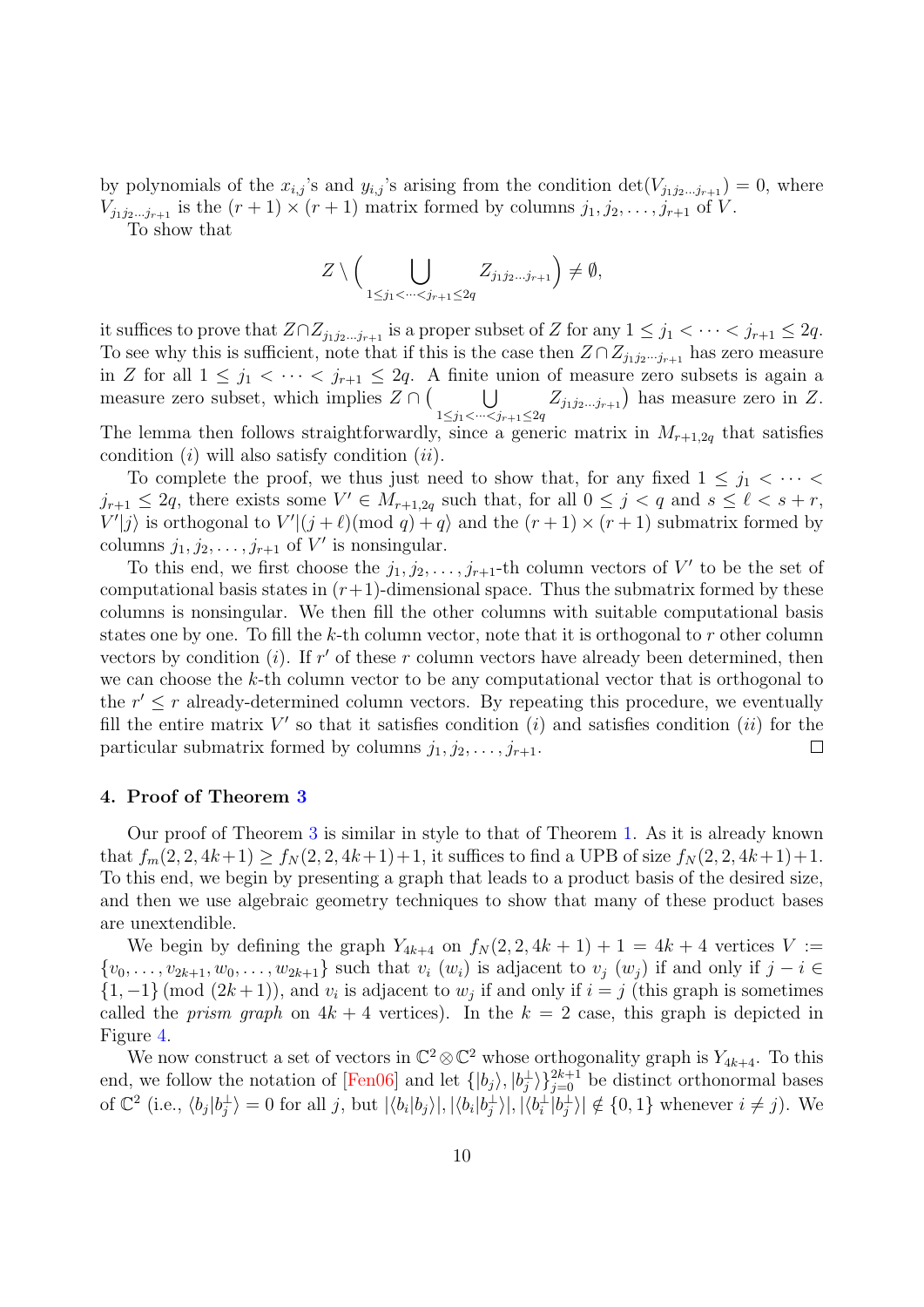<span id="page-10-0"></span>

**Figure 4:** The graph  $Y_{12}$  used in the construction of a minimal UPB in  $\mathbb{C}^2 \otimes \mathbb{C}^2 \otimes \mathbb{C}^9$ .

then define the vectors  $|v_i^{(1,2)}\rangle$  $\langle\substack{(1,2)\j}\rangle, |w_j^{(1,2)}\rangle$  $\langle 1,2 \rangle$   $\in \mathbb{C}^2 \otimes \mathbb{C}^2$  as follows:

$$
|v_{2j}^{(1,2)}\rangle := |b_j\rangle \otimes |b_{2j}^{\perp}\rangle
$$
  
\n
$$
|v_{2j+1}^{(1,2)}\rangle := |b_j^{\perp}\rangle \otimes |b_{2j+1}^{\perp}\rangle
$$
  
\n
$$
|v_{2j+1}^{(1,2)}\rangle := |b_j^{\perp}\rangle \otimes |b_{2j+1}^{\perp}\rangle
$$
  
\n
$$
|v_{2j+1}^{(1,2)}\rangle := |b_j\rangle \otimes |b_{(2j+3) \pmod{(2k+2)}}\rangle,
$$

for all  $0 \leq j \leq k$ . It is straightforward to verify that the set of vectors

$$
S^{(1,2)} := \left\{ |v_0^{(1,2)}\rangle, \ldots, |v_{2k+1}^{(1,2)}\rangle, |w_0^{(1,2)}\rangle, \ldots, |w_{2k+1}^{(1,2)}\rangle \right\}
$$

has orthogonality graph  $Y_{4k+4}$ . Furthermore, any product vector  $|z\rangle \in \mathbb{C}^2 \otimes \mathbb{C}^2$  can be orthogonal to at most 2 elements of  $S^{(1,2)}$  on the first subsystem, and at most 1 element of  $S^{(1,2)}$  on the second subsystem. Thus any nonzero product vector can be orthogonal to at most 3 elements of  $S^{(1,2)}$ .

We now consider the complement of the graph  $Y_{4k+4}$ , which we denote  $X_{4k+4}$ . This is a graph on the same set of  $4k+4$  vertices V, but  $(v_i, v_j)$  and  $(w_i, w_j)$  are edges in  $X_{4k+4}$  if and only if  $j - i \notin \{1, -1\}$  (mod  $(2k + 1)$ ), and  $(v_i, w_j)$  is an edge in  $X_{4k+4}$  if and only if  $i \neq j$ . Our goal is to show that there exists a set

$$
S^{(3)} = \left\{ |v_0^{(3)}\rangle, \ldots, |v_{2k+1}^{(3)}\rangle, |w_0^{(3)}\rangle, \ldots, |w_{2k+1}^{(3)}\rangle \right\} \subset \mathbb{C}^{4k+1}
$$

of  $4k+4$  vectors with orthogonality graph  $X_{4k+4}$ . To this end, we let  $S^{(3)}$  be the columns of the matrix W described by Lemma [6.](#page-11-1) It is clear from conditions  $(i)$ ,  $(ii)$  and  $(iii)$  of the lemma that these vectors have the desired orthogonality graph. Furthermore, condition  $(iv)$ guarantees that any nonzero state  $|z\rangle \in \mathbb{C}^{4k+1}$  can be orthogonal to at most 4k vectors in  $S^{(3)}$ .

Because  $X_{4k+4} \cup Y_{4k+4} = K_{4k+4}$ , the complete graph on  $4k+4$  vertices, the set of vectors

$$
S := \left\{ |v_0^{(1,2)}\rangle \otimes |v_0^{(3)}\rangle, \ldots, |v_{2k+1}^{(1,2)}\rangle \otimes |v_{2k+1}^{(3)}\rangle, |w_0^{(1,2)}\rangle \otimes |w_0^{(3)}\rangle, \ldots, |w_{2k+1}^{(1,2)}\rangle \otimes |w_{2k+1}^{(3)}\rangle \right\}
$$

is a product basis of  $\mathbb{C}^2 \otimes \mathbb{C}^2 \otimes \mathbb{C}^{4k+1}$ . To see that S is unextendible, simply recall that any product state can be orthogonal to at most 3 elements of S on the first two subsystems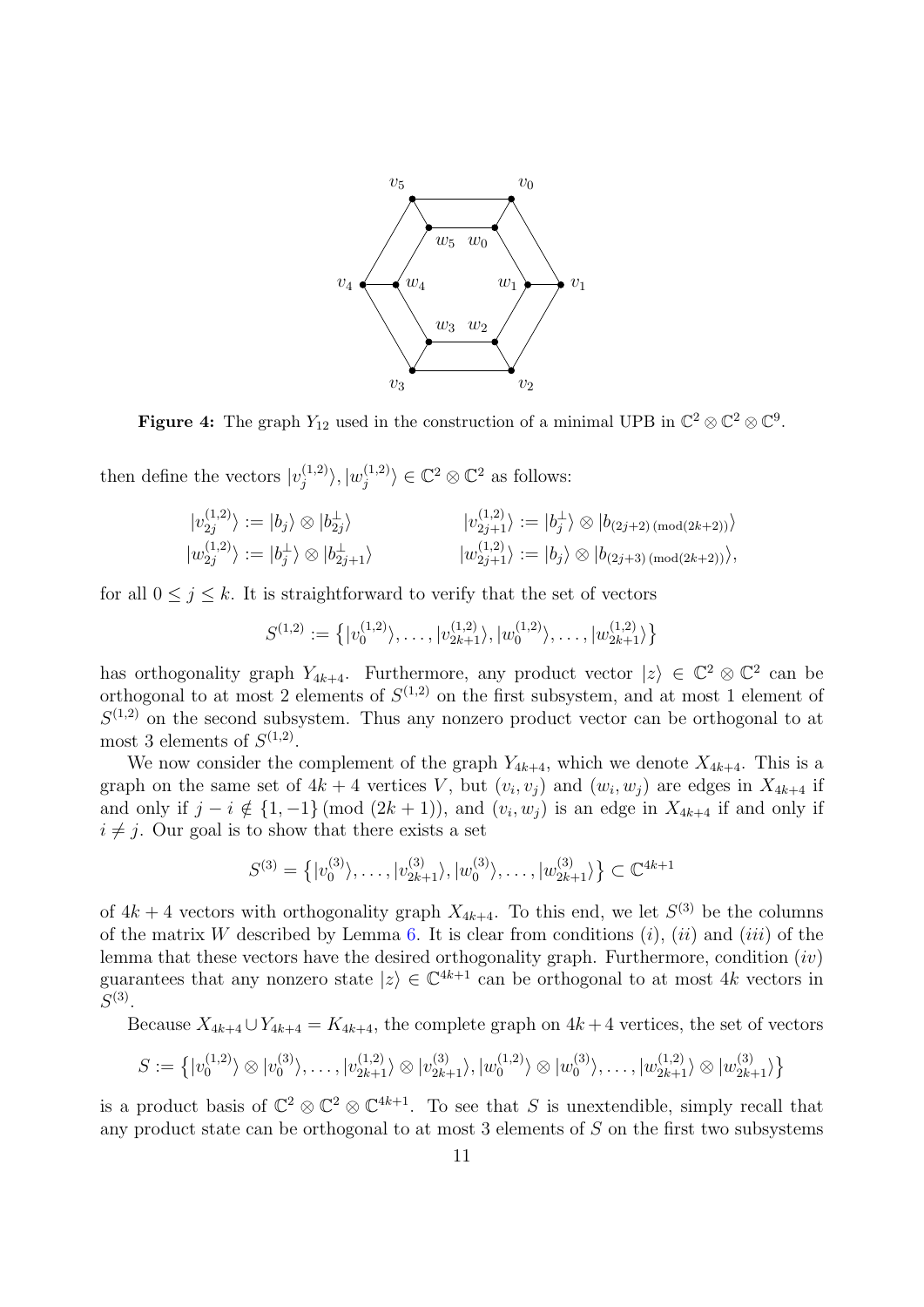and at most 4k elements of S on the third subsystem, for a total of at most  $4k+3$  states total. Thus no nonzero product state can be orthogonal to all  $4k + 4$  elements of S, so unextendibility follows and the proof is complete.

We finish this section with the statement and proof of Lemma  $6$ , which played a key role in the above proof of Theorem [3.](#page-2-1)

<span id="page-11-1"></span>**Lemma 6.** Let  $k \geq 1$ . There exist matrices  $W_{(v)}, W_{(w)} \in M_{4k+1,2k+2}$  such that if we define the block matrix  $W := [W_{(v)}, W_{(w)}] \in M_{4k+1,4k+4}$  then:

- (i)  $W_{(v)}|i\rangle$  is orthogonal to  $W_{(v)}|j\rangle$  whenever  $j-i \notin \{0,1,2k+1\}$  (mod  $(2k+2)$ );
- (ii)  $W_{(w)}|i\rangle$  is orthogonal to  $W_{(w)}|j\rangle$  whenever  $j-i \notin \{0, 1, 2k+1\}$  (mod  $(2k+2)$ );
- (iii)  $W_{(v)}|i\rangle$  is orthogonal to  $W_{(w)}|j\rangle$  whenever  $j\neq i$ ; and
- (iv) every  $(4k + 1) \times (4k + 1)$  submatrix of W is nonsingular.

*Proof.* Define  $d := 4k + 1$  for simplicity. Similar to the proof of Lemma [5,](#page-8-0) to show the existence of  $W$ , it suffices to prove the following claim:

For any  $1 \leq j_1 < \cdots < j_d \leq d+3$ , there exists some  $W' \in M_{d,d+3}$  that satisfies the orthogonality conditions (i), (ii) and (iii), and the  $d \times d$  submatrix formed by columns  $j_1, j_2, \ldots, j_d$  is nonsingular.

We first choose the  $j_1, j_2, \ldots, j_d$ -th column vectors to be the set of computational basis states in d-dimensional space. The submatrix formed by these columns is clearly nonsingular. We then fill other column vectors with suitable computational basis states one by one. To fill the k-th column vector, note that conditions  $(i)$ ,  $(ii)$  and  $(iii)$  force it to be orthogonal to  $(d-1)$  other columns of W'. If we assume that r of these  $(d-1)$  columns have already been specified, then we can choose the  $k$ -th column vector to be any computational basis state that is orthogonal to the  $r \leq d-1$  already-specified columns. By repeating this procedure, we eventually fill the entire matrix  $W'$  so that it satisfies conditions  $(i)$ ,  $(ii)$ , and  $(iii)$ , and satisfies condition (iv) for the particular submatrix formed by columns  $j_1, j_2, \ldots, j_d$ .  $\Box$ 

#### <span id="page-11-0"></span>5. Explicit Construction of UPBs

As the proofs of Lemmas [4,](#page-5-0) [5,](#page-8-0) and [6](#page-11-1) are non-constructive, it is perhaps not immediately clear how to produce explicit UPBs of the size indicated by Theorems [1](#page-2-0) and [3,](#page-2-1) even though we know they exist. We now address this problem and demonstrate how to construct explicit UPBs of the desired size in small dimensions. Code that implements the techniques described in this section, and thus constructs minimal UPBs, can be downloaded from [\[Joh12\]](#page-15-10).

For Lemma [5,](#page-8-0) we recall that a generic matrix satisfying condition  $(i)$  of the lemma will also satisfy condition  $(ii)$ . Thus, one way to construct matrices satisfying both requirements is to randomly generate its first q columns, then generate its last q columns according to the orthogonality requirement  $(i)$ , and finally check to make sure that the resulting matrix satisfies condition  $(ii)$ . All of these steps are straightforward to implement numerically in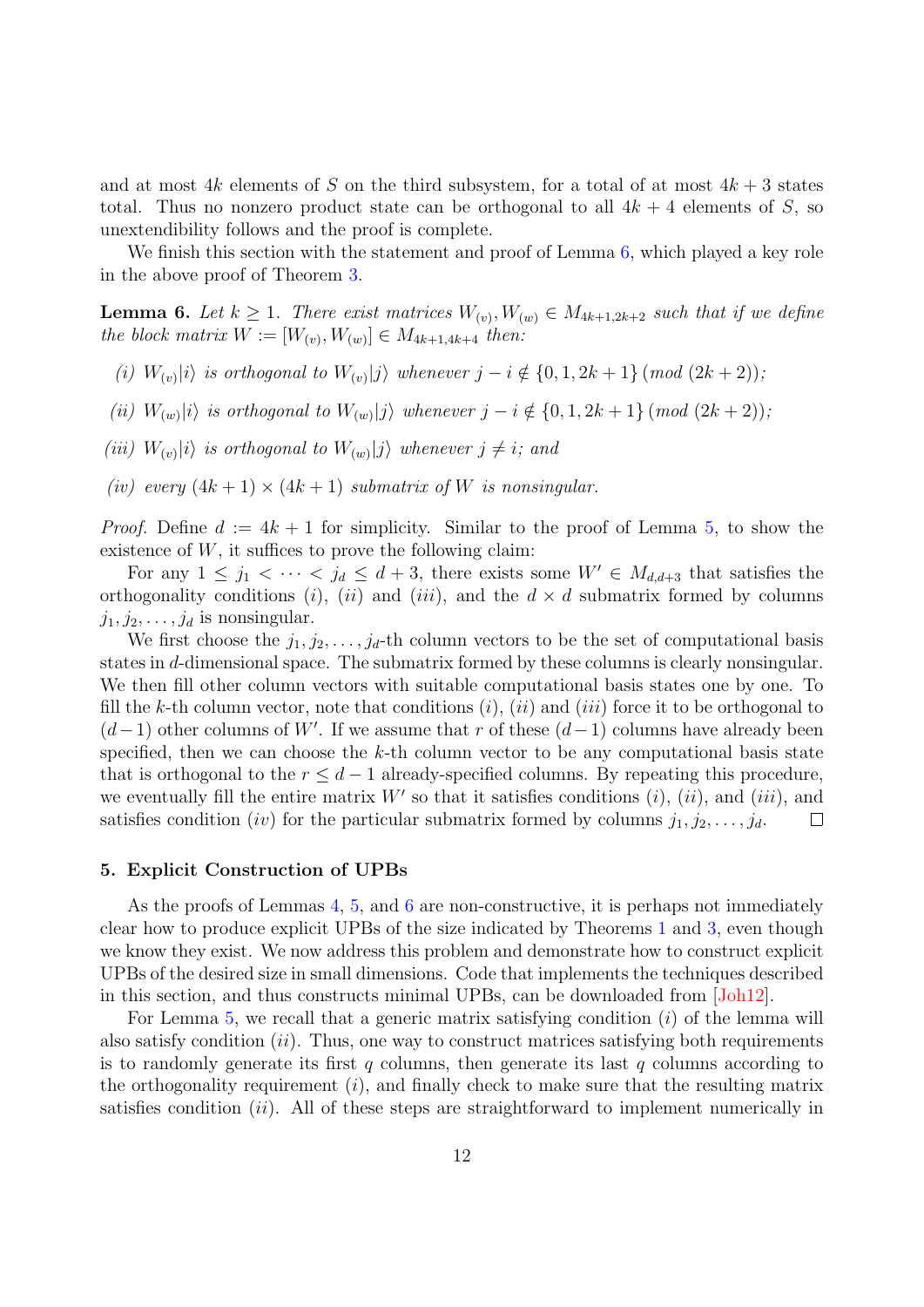software such as MATLAB. For example, the following matrix  $W_{5,3,2}$  satisfies the conditions of the lemma in the  $q = 5$ ,  $r = 3$ ,  $s = 2$  case:

$$
W_{5,3,2} = \begin{bmatrix} 3 & 3 & 3 & 1 & 1 & -1 & -1 & 2 & -2 & 0 \\ 2 & 1 & 1 & 2 & 3 & -2 & 0 & 0 & -2 & -1 \\ 2 & 1 & 1 & 1 & 1 & 5 & -3 & -4 & 2 & 1 \\ 2 & 2 & 3 & 2 & 2 & 0 & 2 & 1 & 3 & 0 \end{bmatrix}
$$

The procedure for Lemma  $6$  is similar – just randomly generate columns that satisfy conditions  $(i)$ ,  $(ii)$  and  $(iii)$ , and then with probability 1 the resulting matrix will also satisfy condition  $(iv)$ . More specifically, randomly generate the first two columns of the matrix, then generate the remaining columns according to the orthogonality conditions, and finally check to make sure that condition  $(iv)$  is satisfied. As before, this procedure is simple to perform numerically. The following matrix  $W_2$  is an explicit example in the  $k = 2$  (i.e.,  $d = 9$ ) case:

$$
W_2 = \begin{bmatrix} 2 & 1 & 1 & 5 & 1 & 2 & 0 & 0 & 1 & 0 & 6 & 6 \\ 2 & -1 & -1 & -3 & 1 & 2 & 0 & 0 & -1 & 0 & 6 & 6 \\ 1 & 2 & 0 & -4 & 4 & 1 & 0 & 0 & 2 & 1 & 3 & 3 \\ 2 & 2 & 0 & 0 & -4 & -1 & 0 & 0 & 2 & 1 & 27 & 6 \\ 2 & 2 & 0 & 0 & 0 & 0 & -1 & -1 & -4 & 0 & 0 & -4 \\ 1 & 2 & 0 & 0 & 0 & 0 & 1 & 2 & -4 & 0 & 0 & -2 \\ 2 & 2 & 0 & 0 & 0 & 0 & 0 & 0 & 3 & -1 & -20 & -14 \\ 1 & 2 & 0 & 0 & 0 & 0 & 0 & 0 & 0 & -31 & -12 \end{bmatrix}
$$

Unfortunately, constructing matrices that satisfy the constraints of Lemma [4](#page-5-0) seems to be a bit more difficult in practice. We can begin by specifying  $(d - b)(d - b - 1)/2$  of the non-zero entries and then using the orthogonality condition  $(i)$  to solve for the remaining non-zero entries. In general, however, this leads to a system of  $(d - b)(d - b - 1)/2$  linear and quadratic equations in  $(d - b)(d - b - 1)/2$  variables, which quickly becomes infeasible to solve as d grows. Furthermore, the solution will generally be significantly messier than we saw when dealing with Lemmas [5](#page-8-0) and [6.](#page-11-1) Nonetheless, such a system of equations can be solved (even by hand) when d is small enough. For example, in the  $d = 6$ ,  $b = 1$  case, if we set

$$
U_{6,1} = \begin{bmatrix} 0 & u_1 & 1 & u_2 & 0 \\ 0 & 0 & u_3 & 1 & u_4 \\ u_5 & 0 & 0 & u_6 & 1 \\ 1 & u_7 & 0 & 0 & 1 \\ u_8 & 1 & u_9 & 0 & 0 \\ 1 & 1 & 1 & 1 & u_{10} \end{bmatrix}
$$

and then solve for the variables  $\{u_j\}_{j=1}^{10}$ , we find that the unique real solution is obtained when  $u_{10}$  is the unique real root (approximately equal to 1.6445) of the polynomial  $3u_{10}^3$  –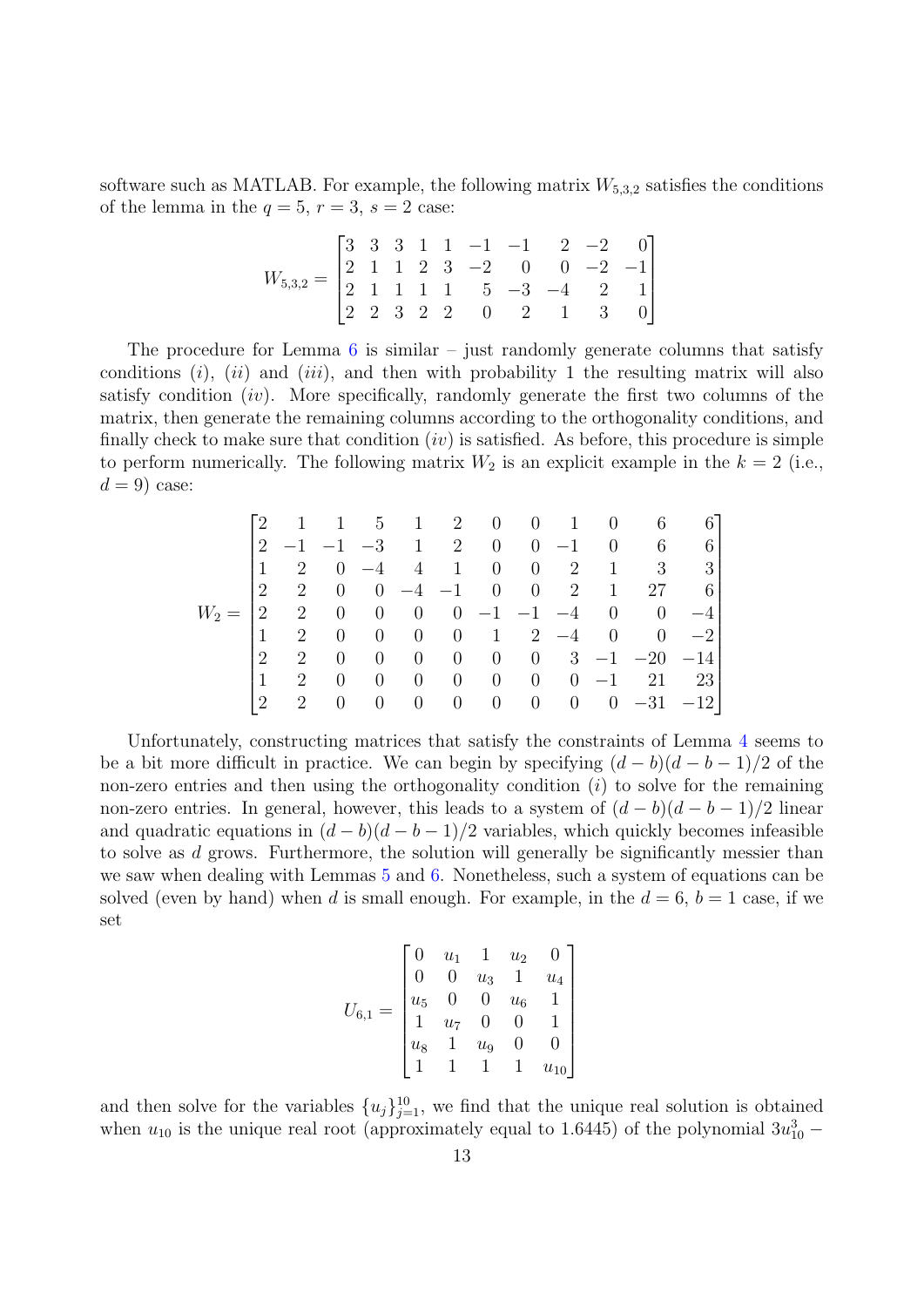$2u_{10}^2 - 3u_{10} - 3$ , and the remaining  $u_j$ 's are given by

$$
u_1 = (u_{10} - 2)/(1 - u_{10})
$$
  
\n
$$
u_2 = (u_{10} - 1)/(u_{10} - 2)
$$
  
\n
$$
u_3 = (3 - 2u_{10})/(u_{10} - 2)
$$
  
\n
$$
u_4 = u_{10}(u_{10} - 2)/(2u_{10} - 3)
$$
  
\n
$$
u_5 = -1 - u_{10}
$$
  
\n
$$
u_6 = 1/(1 + u_{10})
$$
  
\n
$$
u_7 = -u_{10}
$$
  
\n
$$
u_8 = u_{10} - 1
$$
  
\n
$$
u_9 = 1/(1 - u_{10}).
$$

It is a simple calculation in MATLAB to verify that  $U_{6,1}$  also satisfies conditions (*iii*) and (*iv*) of Lemma [4,](#page-5-0) and thus leads to an unextendible product basis.

In the  $b = 0$  case, however, we can simplify things a bit further by analytically constructing a matrix  $U_{d,0}$  that satisfies conditions (i) and (ii) of the lemma. We start by building the eigendecomposition of  $U_{d,0}$  and then we argue that it must satisfy the condition (ii).

Let the first two eigenvalues of  $U_{d,0}$  be  $\lambda_1 := 1$  and  $\lambda_2 := -1$ , with respective eigenvectors

.

$$
|v_1\rangle := \left[\frac{1}{\sqrt{2}}, \frac{1}{\sqrt{2d-2}}, \dots, \frac{1}{\sqrt{2d-2}}\right]^T
$$
 and  $|v_2\rangle := \left[\frac{1}{\sqrt{2}}, \frac{-1}{\sqrt{2d-2}}, \dots, \frac{-1}{\sqrt{2d-2}}\right]^T$ 

It is easily-verified that  $|v_1\rangle$  and  $|v_2\rangle$  are orthogonal, and a simple calculation reveals that

$$
\lambda_1|v_1\rangle\langle v_1| + \lambda_2|v_2\rangle\langle v_2| = \begin{bmatrix} 0 & \frac{1}{\sqrt{d-1}} & \frac{1}{\sqrt{d-1}} & \cdots & \frac{1}{\sqrt{d-1}} \\ \frac{1}{\sqrt{d-1}} & 0 & 0 & \cdots & 0 \\ \frac{1}{\sqrt{d-1}} & 0 & 0 & \cdots & 0 \\ \vdots & \vdots & \vdots & \ddots & \vdots \\ \frac{1}{\sqrt{d-1}} & 0 & 0 & \cdots & 0 \end{bmatrix}.
$$

Now let  $\omega_k := e^{2\pi i/k}$  be a primitive k-th root of unity. Let the remaining  $d-2$  eigenvalues of  $U_{d,0}$  be the  $(d-2)$ -th roots of unity:  $\lambda_{j+2} := \omega_d^j$  $d_{-2}$  for  $j = 1, 2, ..., d - 2$ . Define the corresponding eigenvectors as follows:

$$
|v_{j+2}\rangle := \frac{1}{\sqrt{d-1}} \left[ 0, \omega_{d-1}^0, \omega_{d-1}^j, \omega_{d-1}^{2j}, \dots, \omega_{d-1}^{j(d-2)} \right]^T.
$$

In other words,  $[|v_3\rangle, |v_4\rangle, \ldots, |v_d\rangle]$  is the  $(d-1) \times (d-1)$  Fourier matrix, with its leftmost column removed and a row of zeroes added to the top. The fact that  $\{|v_j\rangle\}_{j=1}^d$  forms an orthonormal basis of  $\mathbb{C}^d$  comes from the fact that the  $(d-1)\times(d-1)$  Fourier matrix is unitary. It follows that  $U_{d,0} := \sum_{j=1}^d \lambda_j |v_j\rangle\langle v_j|$  is unitary as well. Furthermore, a straightforward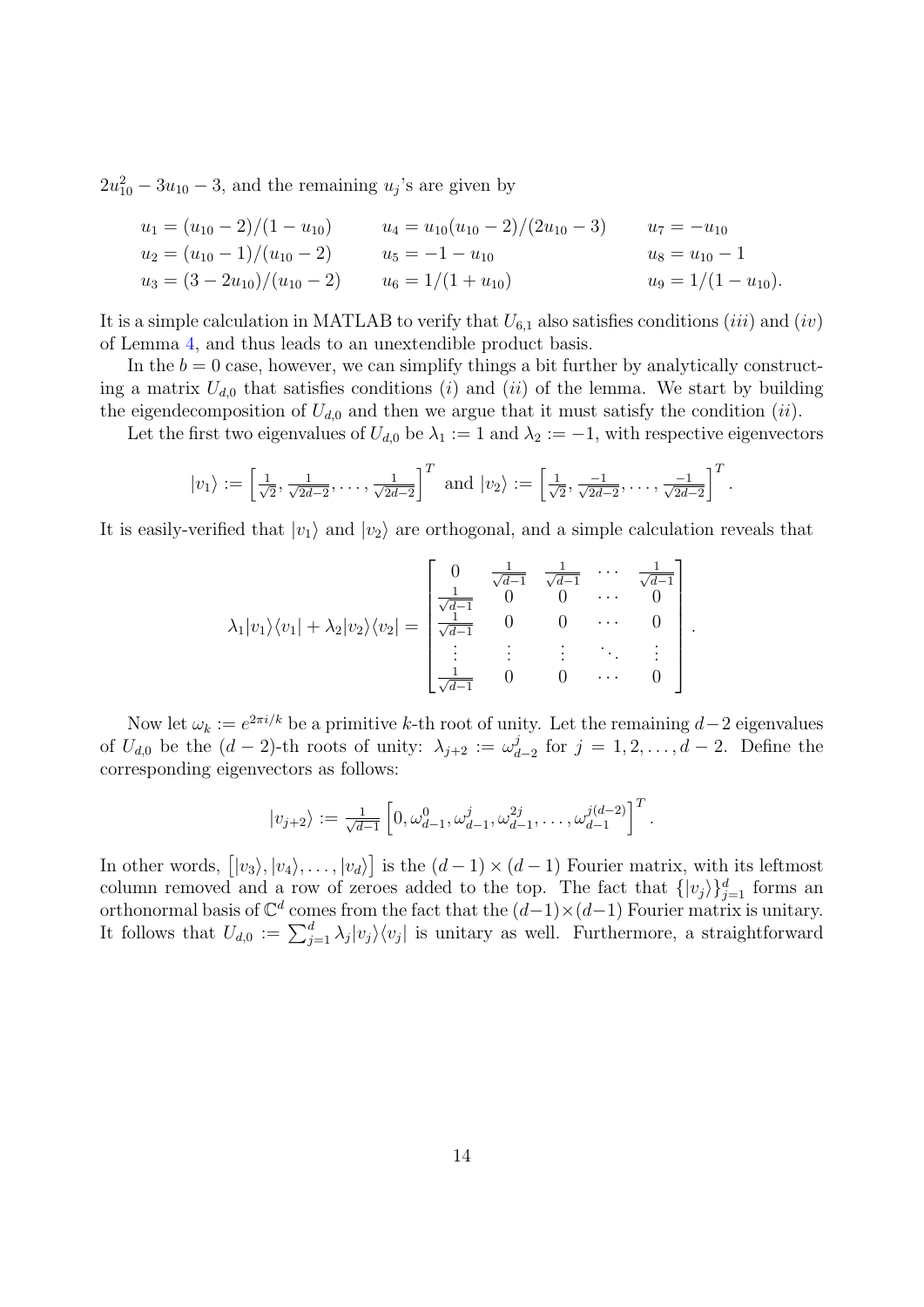(albeit tedious) calculation reveals that if  $k, \ell \geq 1$  then

$$
\langle k|U_{d,0}|\ell\rangle = \frac{1}{d-1} \sum_{j=1}^{d-2} \lambda_{j+2} \omega_{d-1}^{(k-2)j} \omega_{d-1}^{-(\ell-2)j}
$$
  
= 
$$
\frac{1}{d-1} \sum_{j=1}^{d-2} \omega_{d-2}^j \omega_{d-1}^{(k-\ell)j}
$$
  
= 
$$
\frac{1}{d-1} \sum_{j=1}^{d-2} \omega_{(d-1)(d-2)}^{j(d-1+(k-\ell)(d-2))}
$$
  
= 
$$
\frac{\omega_{(d-2)(d-1+(k-\ell)(d-2))}^{(d-2)(d-1+(k-\ell)(d-2))} - 1}{(d-1)(1-\omega_{(d-1)(d-2)}^{1-d-(k-\ell)(d-2)})},
$$

where we summed the geometric series in the final line above. This quantity equals zero if and only if  $(d-2)(d-1+(k-\ell)(d-2))$  is a multiple of  $(d-1)(d-2)$  (i.e., if and only if  $(k - \ell)(d - 2)$  is a multiple of  $d - 1$ ). However, because  $0 \leq |k - \ell| < d - 1$  and  $d-2$  is coprime to  $d-1$ , this happens if and only if  $k = \ell$ . This verifies that  $U_{d,0}$  indeed has zeroes down its diagonal, as desired, and also shows that it is a candidate to satisfy condition (*iii*) of the lemma (since in the  $b = 0$  case, any matrix satisfying condition (*iii*) must have all of its off-diagonal entries be non-zero). We have numerically verified that  $U_{d,0}$ satisfies condition (iii) (and it trivially satisfies condition (iv)) for  $4 \leq d \leq 19$  in MATLAB.

By using all of these techniques, together with the techniques used in the proof of Theorem [1,](#page-2-0) we can explicitly construct UPBs in all of the dimensions we have discussed. For example, a minimal UPB of size 10 in  $\mathbb{C}^4 \otimes \mathbb{C}^6$  is given by the set

$$
\left\{|v_0^{(1)}\rangle \otimes |v_0^{(2)}\rangle, \ldots, |v_4^{(1)}\rangle \otimes |v_4^{(2)}\rangle, |w_0^{(1)}\rangle \otimes |w_0^{(2)}\rangle, \ldots, |w_4^{(1)}\rangle \otimes |w_4^{(2)}\rangle\right\},\
$$

where:

• the  $|v_i^{(1)}\>$  $|w_j^{(1)}\rangle$ 's and  $|w_j^{(1)}\rangle$  $\langle i^{(1)}\rangle$ 's are (in order) the normalized columns of  $W_{5,3,2}$  above;

• 
$$
|v_j^{(2)}\rangle = |j\rangle \in \mathbb{C}^6
$$
 for  $0 \le j \le 4$ ; and

 $\bullet\ \vert w_{i}^{(2)}$  $\langle i^{(2)}\rangle$  is the  $(j+1)$ -th column of  $U_{6,1}$  above.

# <span id="page-14-0"></span>6. Outlook

We have shown that, in many cases, the minimum size of a UPB does not exceed the trivial lower bound by more than 1. In fact, there is currently no known case in which  $f_m(d_1,\ldots,d_p) > f_N(d_1,\ldots,d_p) + 1$ . It could be the case that this never happens, or it could be the case that we aren't aware of any such cases yet because it is very difficult to prove non-trivial lower bounds on  $f_m(d_1, \ldots, d_p)$ .

Some particularly interesting cases of the minimal UPB question that remain open are: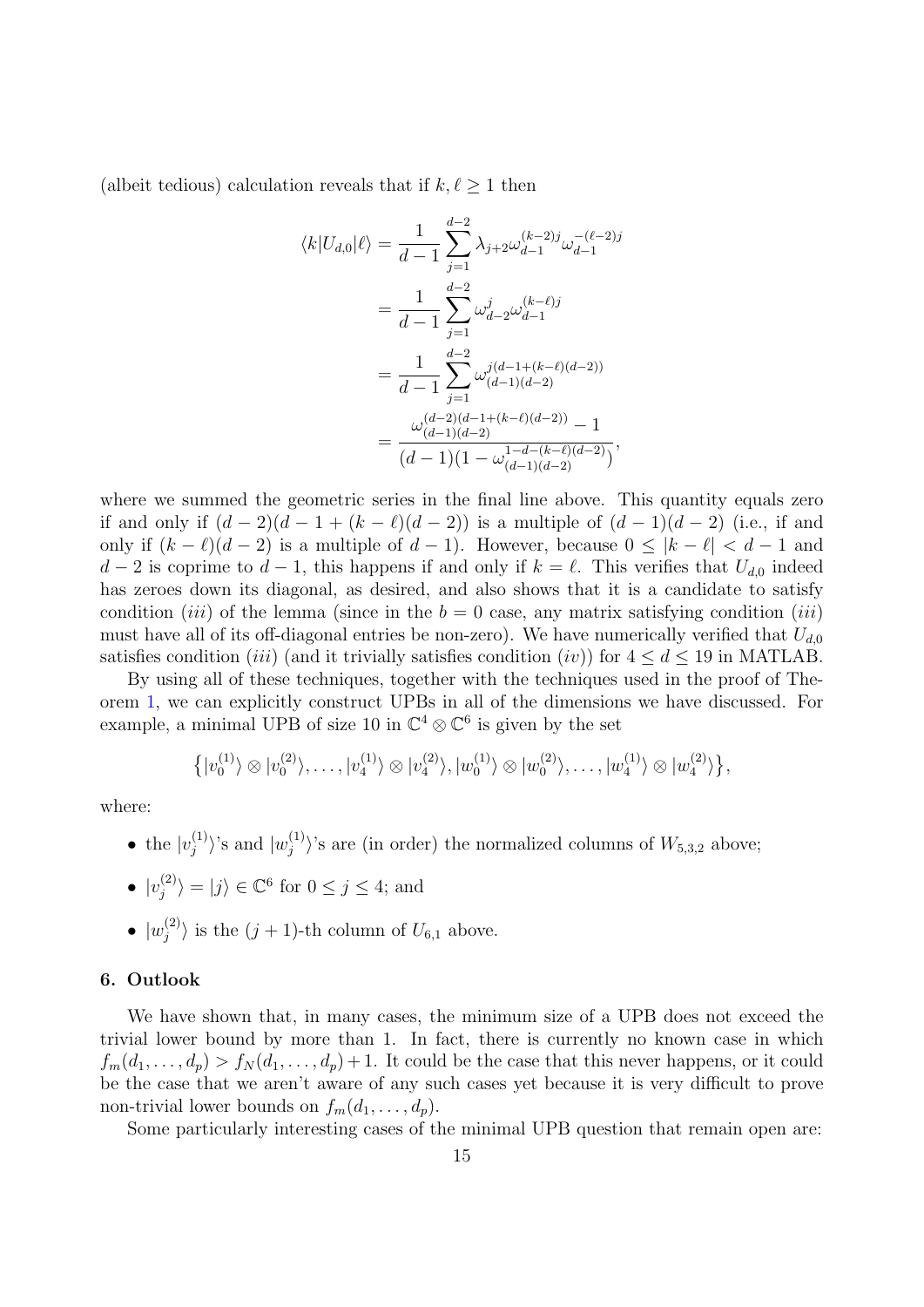- (1)  $d_1 = d_2 = 2, d_3 = 4k-1$ : It was shown in [\[Fen06\]](#page-15-7) that  $f_m(2, 2, 4k-1) = f_N(2, 2, 4k-1)+1$ when  $k = 1$ , but the proof technique does not seem to generalize straightforwardly to the  $k > 2$  case.
- (2)  $p = 4k$  and  $d_1 = \cdots = d_p = 2$ : All other cases with  $d_1 = \cdots = d_p = 2$  have been solved it is known that  $f_m(2, \ldots, 2) = f_N(2, \ldots, 2)$  if p is odd and  $f_m(2, \ldots, 2) = f_N(2, \ldots, 2)+1$ if  $p \equiv 2 \pmod{4}$ . Furthermore, it is known that  $f_m(2, 2, 2, 2) = f_N(2, 2, 2, 2) + 1$ , but again the proof technique does not obviously generalize to the  $k \geq 2$  case.
- (3)  $d_1 = 3$ ,  $d_2 = d_3 = 4$ : Excluding the open case (1) above, this is now the smallest unsolved tripartite case.

Finally, it was noted in [\[AL01\]](#page-15-6) that whenever  $f_m(d_1, \ldots, d_p) = f_N(d_1, \ldots, d_p)$ , a minimal UPB can be constructed using only real vectors. The same is true in all cases in which we have proved  $f_m(d_1,\ldots,d_p) = f_N(d_1,\ldots,d_p) + 1$ . Restricting to the real field cuts the number of variables in half and also cuts the number of polynomial constraints in half, but has no significant effect on any of our proofs.

Acknowledgements. Thanks are extended to John Watrous for a helpful discussion. J.C. was supported by NSERC, UTS-AMSS Joint Research Laboratory for Quantum Computation and Quantum Information Processing and NSF of China (Grant No. 61179030). N.J. was supported by an NSERC Postdoctoral Fellowship.

## References

- <span id="page-15-6"></span>[AL01] N. Alon and L. Lovász. Unextendible product bases. J. Combinatorial Theory, Ser. A, 95:169– 179, 2001.
- <span id="page-15-3"></span>[ASH<sup>+</sup>11] R. Augusiak, J. Stasinska, C. Hadley, J. K. Korbicz, M. Lewenstein, and A. Acín. Bell inequalities with no quantum violation and unextendible product bases. Phys. Rev. Lett.,  $107:070401$ ,  $2011$ .
- <span id="page-15-4"></span>[BDF+99] C. H. Bennett, D. P. DiVincenzo, C. A. Fuchs, T. Mor, E. Rains, P. W. Shor, J. A. Smolin, and W. K. Wootters. Quantum nonlocality without entanglement. Phys. Rev. A, 59:1070–1091, 1999.
- <span id="page-15-5"></span><span id="page-15-0"></span>[BDM+99] C. H. Bennett, D. P. DiVincenzo, T. Mor, P. W. Shor, J. A. Smolin, and B. M. Terhal. Unextendible product bases and bound entanglement. Phys. Rev. Lett., 82:5385–5388, 1999.
	- [Bha06] B. Bhat. A completely entangled subspace of maximal dimension. Int. J. Quantum Inf., 4:325– 330, 2006.
- <span id="page-15-10"></span><span id="page-15-9"></span><span id="page-15-8"></span><span id="page-15-7"></span><span id="page-15-2"></span><span id="page-15-1"></span>[DMS<sup>+</sup>03] D. P. DiVincenzo, T. Mor, P. W. Shor, J. A. Smolin, and B. M. Terhal. Unextendible product bases, uncompletable product bases and bound entanglement. Commun. Math. Phys., 238:379– 410, 2003.
	- [Fen06] K. Feng. Unextendible product bases and 1-factorization of complete graphs. Discrete Appl. Math., 154:942–949, 2006.
	- [HS93] D. Herschkowitz and H. Schneider. Ranks of zero patterns and sign patterns. Linear Multilinear Algebra, 34:3–19, 1993.
	- [Joh12] N. Johnston. Code for computing some unextendible product bases. Published electronically at <http://www.njohnston.ca/publications/minimum-upbs/code/>, 2012.
	- [LSM11] J. M. Leinaas, P. Ø. Sollid, and J. Myrheim. Unextendible product bases and extremal density matrices with positive partial transpose. E-print: [arXiv:1104.1318](http://arxiv.org/abs/1104.1318) [quant-ph], 2011.
	- [Ped02] T.B. Pedersen. Characteristics of unextendible product bases. Master's thesis, Aarhus Universitet, Datalogisk Institut, 2002.